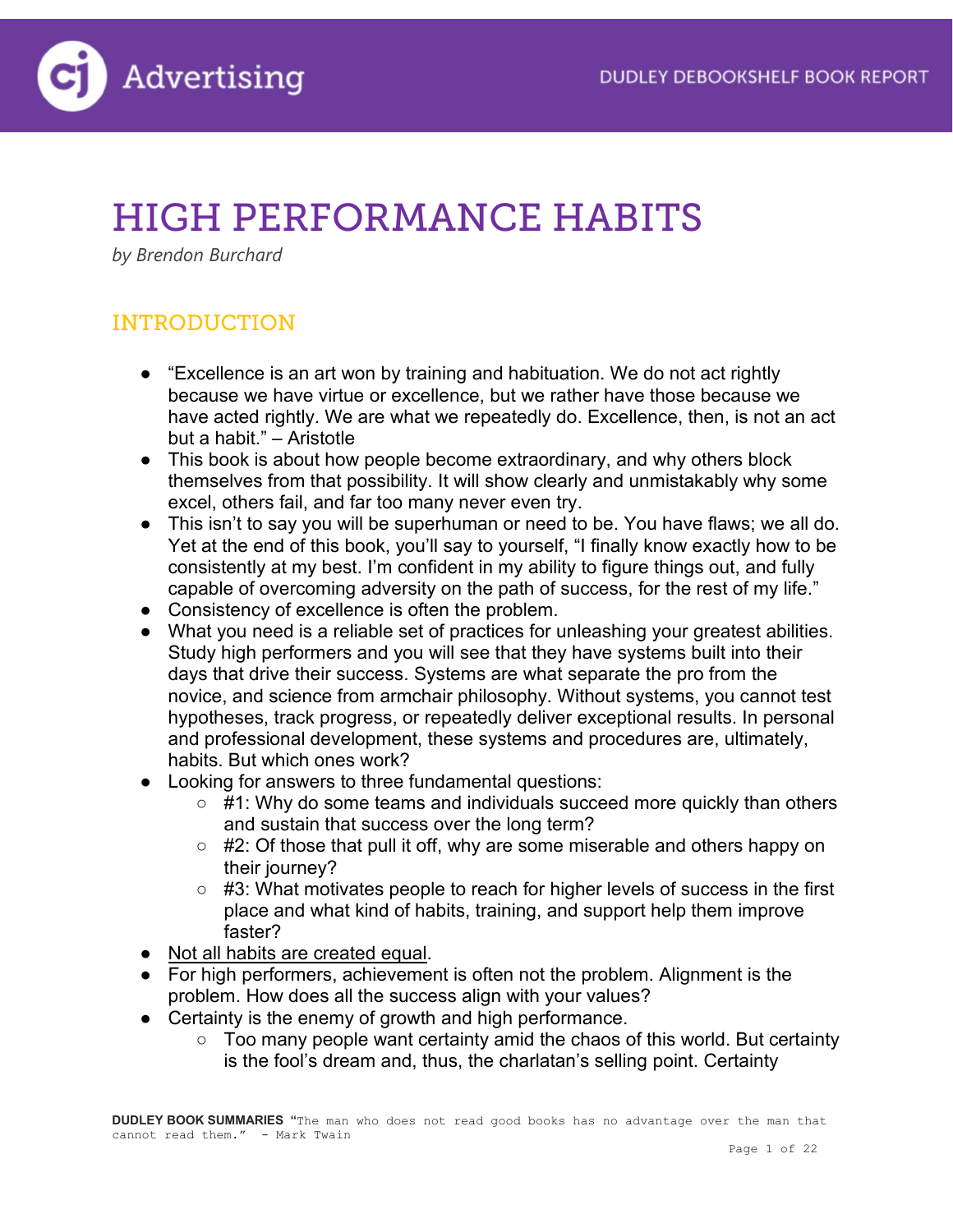Advertising

ultimately blinds you, sets false or fixed limits, and creates "automatic" habits that become predictable bad-thinking and openings for your competitors to surpass you. The person who is certain is most closed to learning, most vulnerable to dogma, and most likely to be blindsided and overtaken by innovators. You'll learn that high performers outgrow their youthful need for certainty and replace it with curiosity and genuine selfconfidence.

- High performance, as I define it and as the data confirms, is not about getting ahead at all costs. It's about forming habits that help you both excel in and enrich the full spectrum of your life.
- Go to [HighPerformanceIndicator.com](https://www.highperformanceindicator.com/) for a free assessment.

# BEYOND NATURAL: THE QUEST FOR HIGH PERFORMANCE

- The old school model that sounds good but didn't work.
	- Ask the client what they wanted.
	- Find which "limiting beliefs" got in the way.
	- Interview about the past to find events that may be affecting current behavior.
	- Use assessment tools to determine personality and patterns.
	- Sift through performance reviews.
	- Do a 360 review.
	- Evaluate their output.
- Interviewed a bunch of high performers and found six habits that were consistent among all of them.
- **The Six Habits** 
	- Personal
		- Seek clarity
		- Generate energy
		- Raise necessity
	- Social
		- Increase productivity
		- Develop influence
		- Demonstrate courage
- No matter what your personality, strengths, etc. are, you need these habits to bring them all together.
- All the habits seem to be connected. If you get clarity, it raises energy and productivity.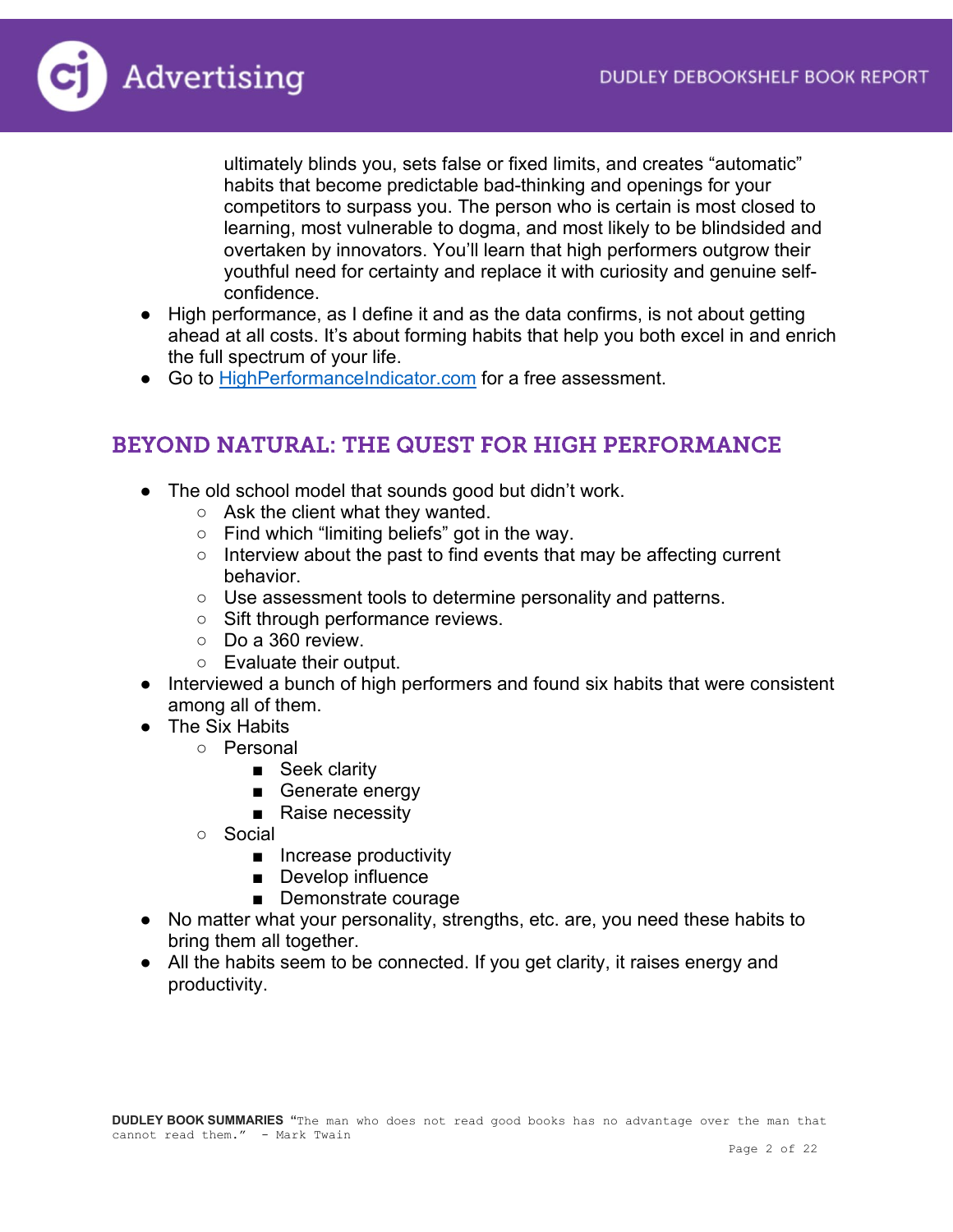

# SECTION ONE: PERSONAL HABITS

# HIGH PERFORMANCE HABIT #1: SEEK CLARITY

- Seeking clarity is not what achievers do. When they're struggling, especially when they are unsure what they want, they tend to march on like good soldiers. They don't want to mess things up. They're afraid to make sudden changes because the reality is that things are good. They don't want to walk away from everything they've worked so hard for. They don't want to go backward or lose momentum or be overtaken by their coworkers or competitors. They know in their gut that there is another level, a different quality of life. But they feel deep uncertainty over changing what is already working. Improving a bad thing is easy for the achiever. But messing with a good thing? That's terrifying. Uncertain what they really want, achievers often choose just to keep at it. But at some point, if they don't get very clear about who they are and what they want at this stage of their life, things start to unravel.
- Our research shows that compared with their peers, high performers have more clarity on who they are, what they want, how to get it, and what they find meaningful and fulfilling.
- We've found that if you can increase someone's clarity, you increase their overall high performance score. Whether you have a high degree of clarity in life or not, don't fret, because you can learn to develop it. Clarity is not a personality trait that some are blessed to "have" and others are not. Just as a power plant doesn't "have" energy—it transforms energy—you don't "have" any specific reality. You generate your reality. In this same line of thinking, you don't "have" clarity; you generate it.
- **Next level clarity is about the future.**
- In almost every basic question of who they were or what they wanted, the highest performers had a great ability to focus on the future and divine how they would achieve excellence.
- **Practice One: Envision the Future Four**
	- **#1: Self**
		- High performers not only know themselves, they are more focused on "sculpting themselves." Not just introspection, but intention.
		- They have spent more time thinking about this than others.
		- So what makes the difference is that high performers imagine a positive version of themselves in the future, and then they actively engage in trying to be that. This part about actively engaging is important. They aren't waiting to demonstrate a characteristic next week or next month. They are living into their best self now.
		- You get the point, so let's encapsulate this advice with some simple things you can do: Be more intentional about who you want to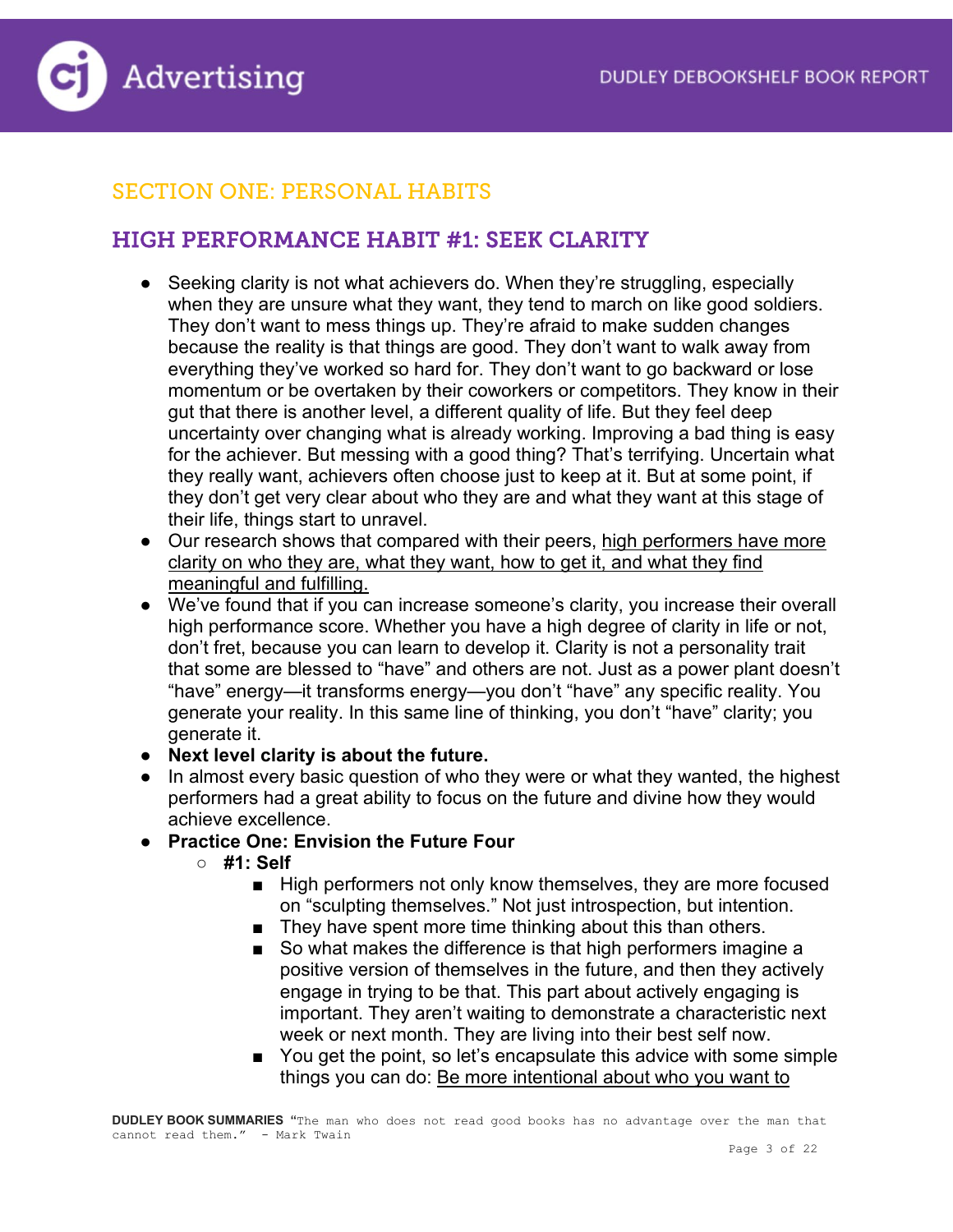

become. Have vision beyond your current circumstances. Imagine your best future self, and start acting like that person today.

- Think about your week, and all that you did. Now think about it in terms of the best version of yourself going through that same week...what is different?
- **#2: Social**
	- High performers also have clear intentions about how they want to treat other people. They have high situational awareness and social intelligence, which help them succeed and lead.
	- Before you went into your last meeting, did you think about how you wanted to interact with each person in the meeting? Before your last phone call, did you think about the tone you would choose to use with the other person? On your last night out with your partner or friends, did you set an intention for the energy you wanted to create? When you were dealing with that last conflict, did you think about your values and how you wanted to come across to the other person when you talked to them?
	- Think about those around you. Imagine in 20 years they are describing why they love and respect you. What are they saying? Next time you are with those people, use that as an opportunity to demonstrate those qualities.
- **#3: Skills**
	- Next, we found that high performers are very clear about the skill sets they need to develop now to win in the future. They don't draw a blank when you ask them, "What three skills are you currently working to develop so you'll be more successful next year?"
	- Here's the big distinction: High performers are also working on skills that focus on what I call their primary field of interest (PFI). They aren't scattershot learners.
	- Think about your PFI and write down three skills that make people successful in that area. Then write down how you will develop those skills. What about 5-10 years from now?
- **#4: Service** 
	- Their attention in this area could best be described as a search for relevance, differentiation, and excellence. Relevance has to do with eliminating things that don't matter anymore. High performers don't live in the past, and they don't keep pet projects at the forefront. They ask, "What matters now, and how can I deliver it?" Differentiation allows high performers to look at their industry, their career, and even their relationships for what makes them unique. They want to stand out for who they are, and to add more value than others do. Excellence comes from an internal standard that asks, "How can I deliver beyond what's expected?"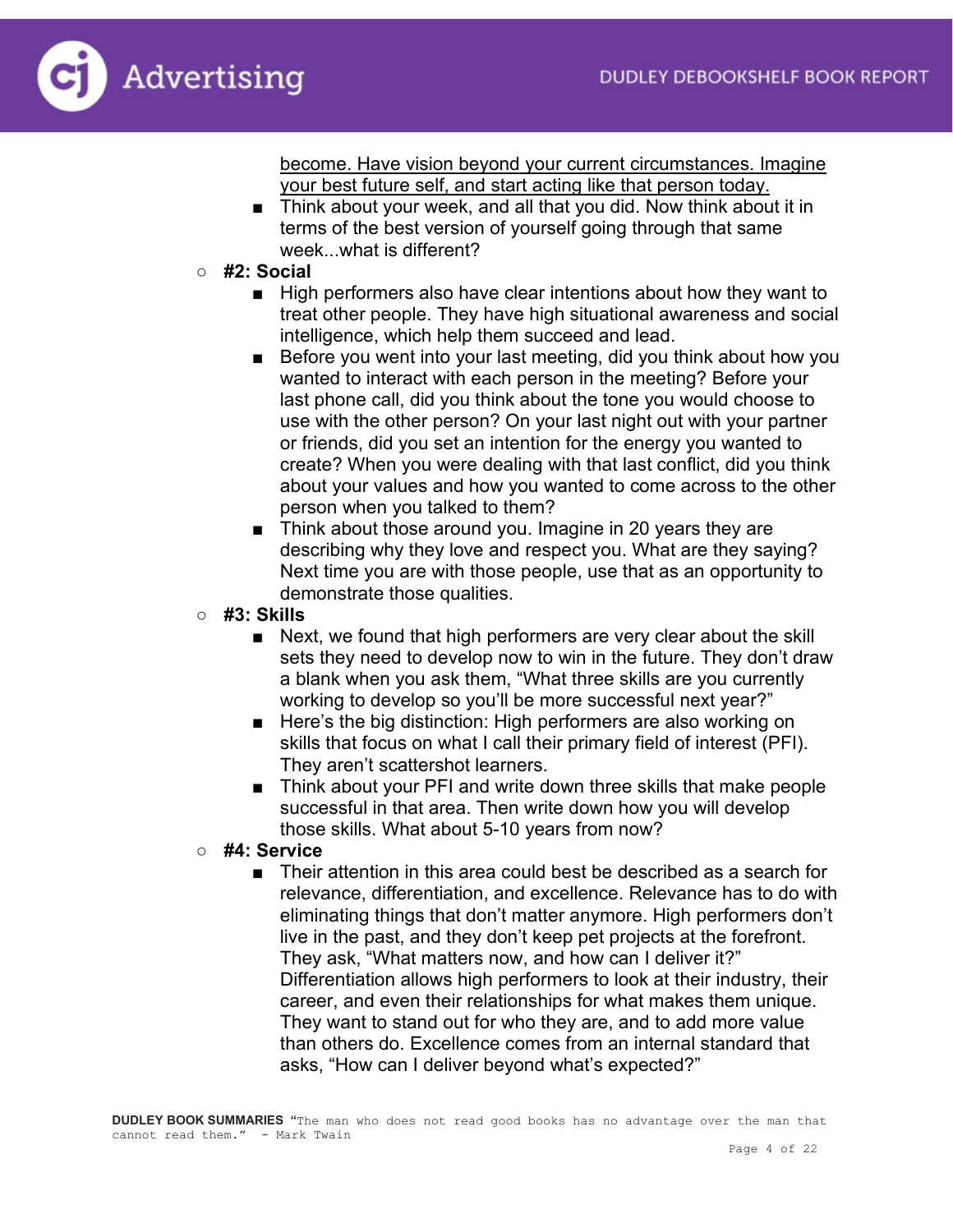

## **Practice Two: Determine the Feeling You Are After**

- "Don't ask what the world needs. Ask what makes you come alive and go do it. Because what the world needs is people who have come alive." -- Howard Thurman
- The second practice that will help you heighten and sustain clarity in your life is to ask yourself frequently, "What is the primary feeling I want to bring to this situation, and what is the primary feeling I want to get from this situation?"
- The word feeling here is used to refer to a mental portrayal of an emotion. This is not a precise statement, but it's helpful for our purposes here: Think of an emotion as mostly a reaction, and feeling is an interpretation.
- Emotions come and go. They're mostly immediate, instinctive, and physical. But feelings last, and they're often a result of rumination, which you have control over. Anger can be the emotion that comes up, but bitterness—a lasting feeling—doesn't have to be your lifelong sentence.
- But I share this here because it's so thoroughly obvious that high performers are generating the feelings they want more often than taking the emotions that land on them.
- What are the emotions that you experience on a regular basis? What are the feelings? What are the feelings that you want to experience?
- **Practice Three: Define What's Meaningful** 
	- "Unhappiness is not knowing what we want and killing ourselves to get it." -Don Herold
	- High performers can do almost anything they set their heart and mind to. But not every mountain is worth the climb. What differentiates high performers from others is having a critical eye in figuring out what is going to be meaningful to their life experience. High performers spend more of their time doing things that they find meaningful, and this makes them happy.
	- When researchers try to identify what is meaningful to people, they often focus on how important you say an activity is to you, how much time you spend at it, how committed you are, how attached to it you are, and whether you would do the work despite low compensation. They try to figure out whether you see the work as just a job, or an important career, or a calling. They often associate a clear sense of purpose with an overall sense of meaning in life.
	- High performers…
		- $\blacksquare$  #1: Linked "enthusiasm" with meaning.
		- #2: Linked "connection" with meaning.
			- People who are socially isolated report that their life has lost meaning.
			- Less about "comfort" relationships and more about "challenge" relationships. Who challenges you to be the best version of yourself?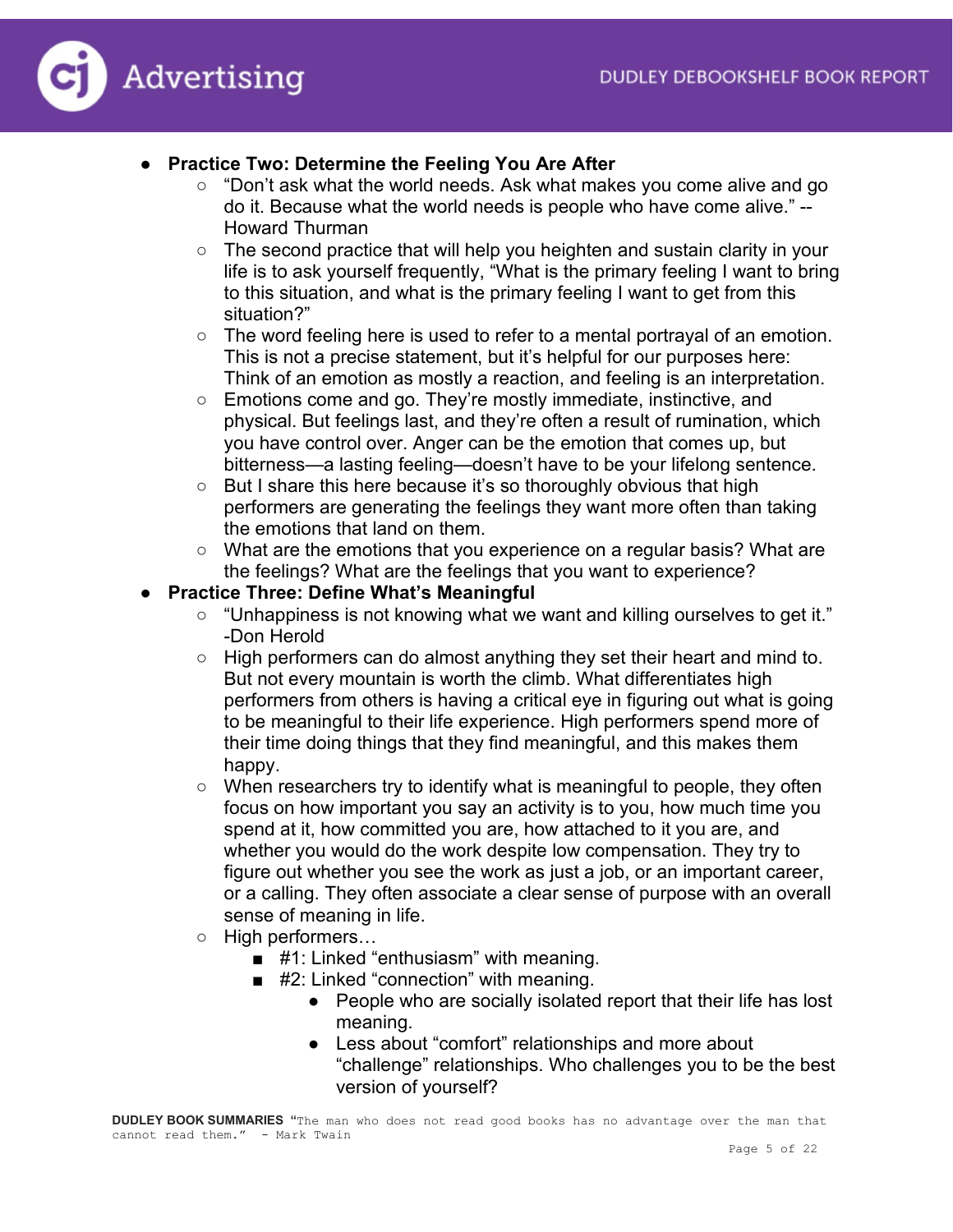

- #3: Linked "satisfaction" with meaning.
	- $\bullet$  Passion + growth + contribution = personal satisfaction.
- #4: Linked "coherence" with meaning.
	- That their life makes sense.
	- Their work is significant.
- Ask yourself:
	- What activities bring you the most meaning?
	- What activities are you doing that bring you no meaning?
	- What activities would you add that bring you more meaning?
- Putting it all together
	- Clarity Chart: See form. (Focuses you in on what is important)

# HIGH PERFORMANCE HABIT #2: GENERATE ENERGY

- "The world belongs to the energetic." -Ralph Waldo Emerson
- It takes a lot of energy to succeed over the long haul.
- It means physical energy and mental alertness.
- Low energy is less happy, less momentum to take on challenges, lesser degree of influence.
- CEOs and senior executives often have the same energy equivalent of pro athletes.
- The good news is that you can increase your energy levels.
- #1: Release tension, set intention
	- "Human excellence is a state of mind." Socrates
	- Must master "transitions"
		- Rest to activation.
		- Family time to work time.
		- Working alone is one thing for answering emails.
		- From work to the gym.
	- Do you ever carry negative energy from one activity to the next?
	- Do you ever feel depleted and rush into the next activity without a breather?
	- Between transitions...close your eyes and release the prior activity!
	- Then set intention for the next activity.
	- What are the things that cause you the most tension each day?
	- How can you remind yourself to release that tension throughout the day?
	- What would more energy in your life do for you?
- $\bullet$  #2: Bring the Joy
	- "Most people are as happy as they make their minds up to be." Abraham Lincoln
	- Huge part of what makes high performers successful.
		- Joy
		- Confidence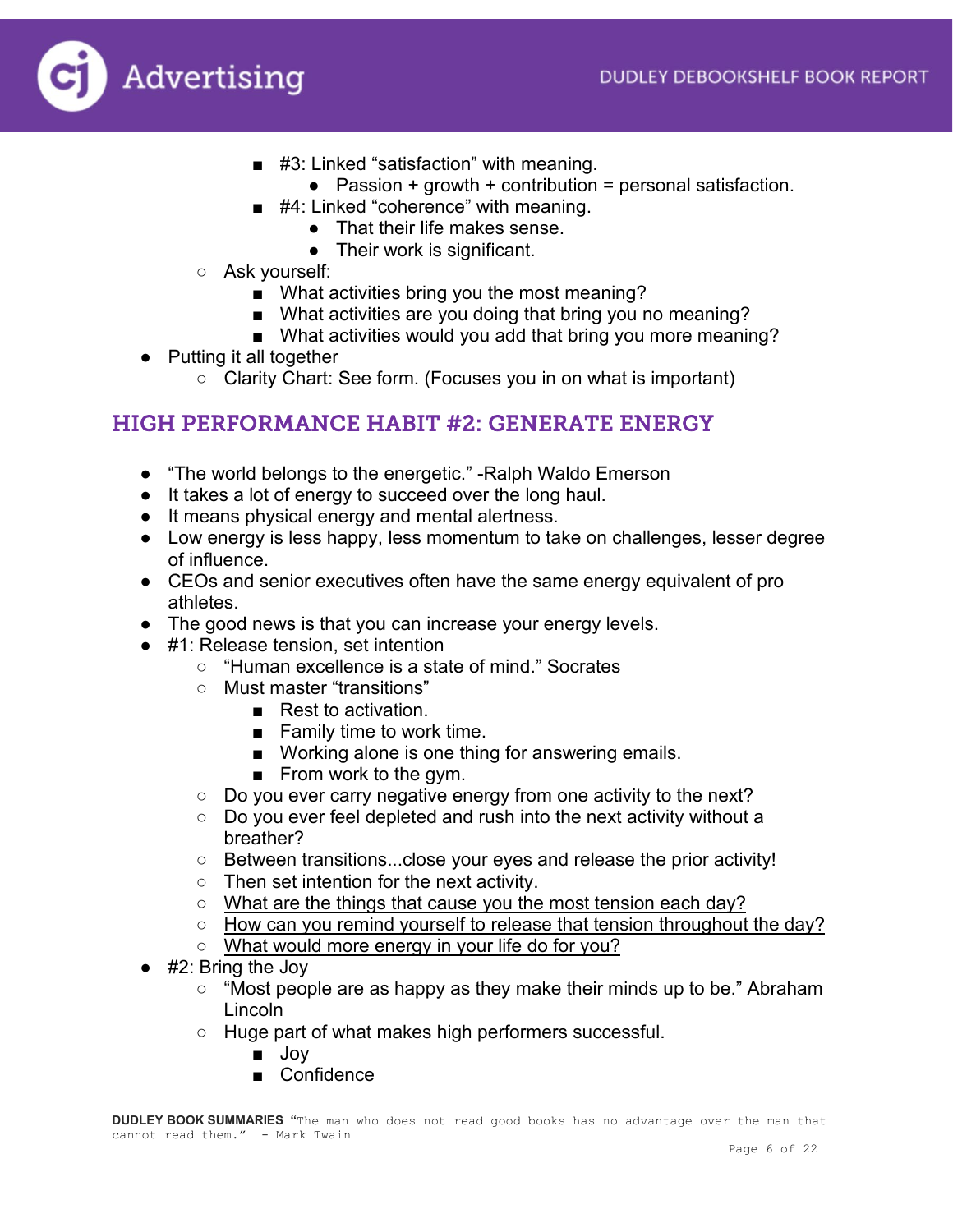

- Full Engagement
- What do high performers do?
	- Prime the emotions they want to experience.
	- Anticipate positive outcomes from their actions.
	- Imagine possible stressful situations and how their best self may handle them.
	- Seek to insert appreciation, surprise, wonder and challenge into their day.
	- Steer social interactions toward positive emotions and experiences
	- Reflect regularly on all that they are grateful for.
- Brandon Burchard
	- Sets phone alarm with label to remind him to do these things, such as "bring the joy"
	- Every time he walks through a door, he says to himself, "I will find the good in this room. I am entering this space as a happy man, ready to serve."
	- When waiting in line, ask himself, "What level of presence and vibration do I feel right now, on a scale of 1 through 10?" If it is low, snap yourself back and pick yourself up.
	- When he is introduced to someone, they get a hug.
	- Whenever something positive happens around him, he says "what a gift!"
	- When feeling rushed and stressed, he would stop and ask "what is the positive thing I can focus on and the next right action of integrity I should take now?"
	- At the end of the day, write down three things that made you feel good that day.
- #3: Optimize health
	- This is a huge point that too many people miss: Exercise improves learning. Exercise also decreases stress, which is a killer of mental performance.28 Stress actually lowers BDNF and overall cognitive function. Exercise is your best bet for throwing off much of that stress.
	- Be conscious of your eating. Are you eating for nourishment or for enjoyment? Just be aware.
	- When I work with executives, I draw a hard line: If the organization you spend your week serving doesn't promote well-being, then either you start an internal initiative that gets well-being on the map or you start looking for a new place to work. That is, if you care about working with high performers and becoming one yourself.
	- Get 8 hours of sleep.
	- If you can, get a personal trainer. Invest in your health!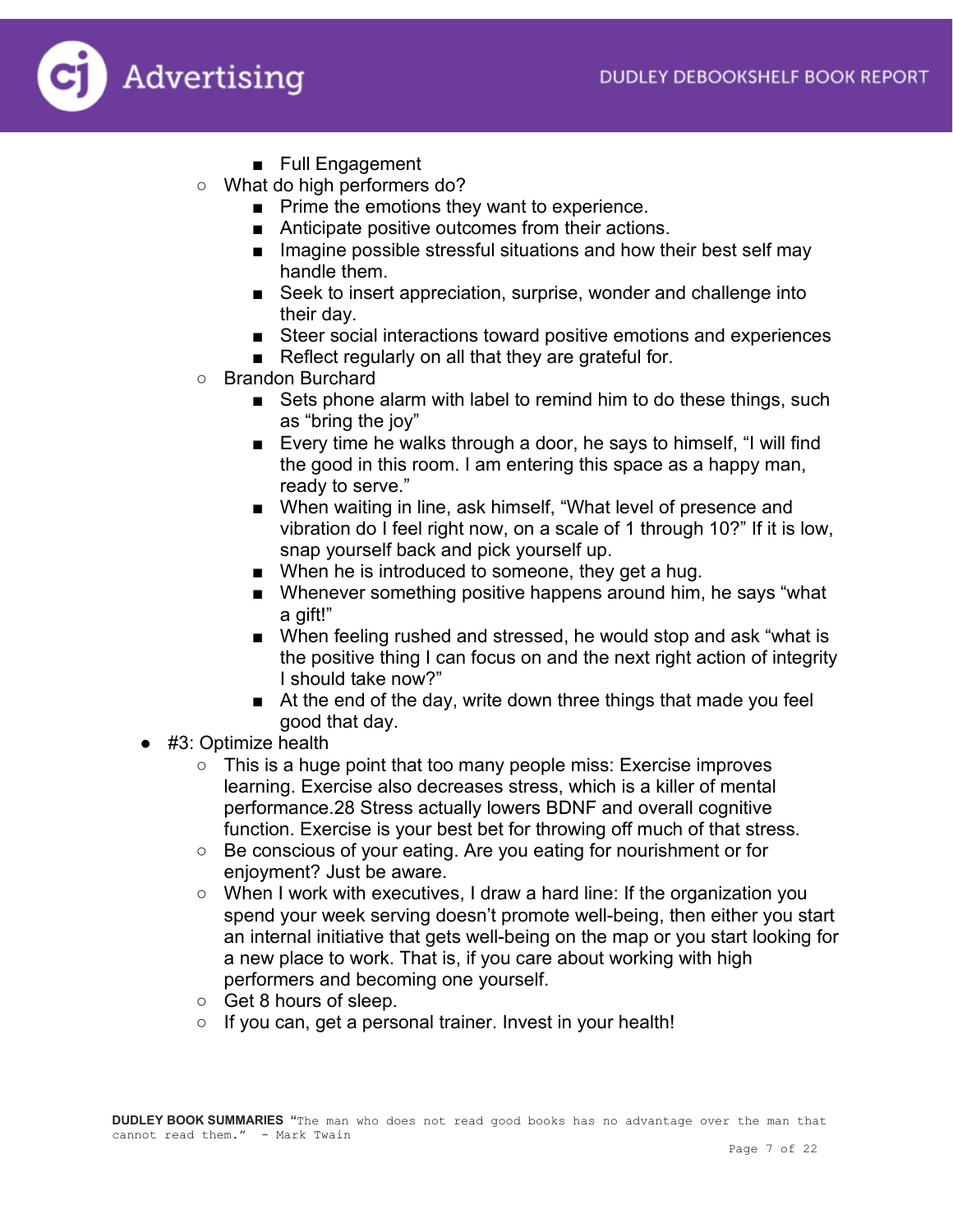

# HIGH PERFORMANCE HABIT #3: RAISE NECESSITY

- "Only one who devotes himself to a cause with his whole strength and soul can be a true master. For this reason, mastery demands all of a person." —Albert **Einstein**
- You don't have to strive for excellence, but some people feel like they have to. Why? The answer is a phrase that explains one of the most powerful drivers of human motivation and excellence: performance necessity.
- Necessity is the emotional drive that makes great performance a must instead of a preference.
- Unlike weaker desires that make you want to do something, necessity demands that you take action. When you feel necessity, you don't sit around wishing or hoping. You get things done.
- Necessity Basics
	- Four factors of performance necessity
		- $\blacksquare$  #1: Identity
		- #2: Obsession
		- $\blacksquare$  #3: Duty
		- #4: Urgency
	- The first two are internal, the last two are external.
- **Internal Forces**
	- Have you ever noticed that you feel guilty when you're not living your values or being the best version of yourself? Perhaps you believe you're an honest person but feel you lie too often. You set goals but don't follow through. Conversely, have you noticed how good you feel when you're being a good person and following through on what you say and desire? Those feelings of being frustrated or happy with your performance are what I mean by internal forces.
	- There are two specific internal forces that determine your ability to succeed over the long term:
		- #1: Personal standards of excellence
		- $\blacksquare$  #2: Obsession with a topic
	- High performers hold themselves to a high standard.
		- Satisfaction is not the cause of a great performance, it's the result.
		- Have to monitor progress.
		- Journaling, like weighing yourself each day, is a way to check in with yourself on your standards.
		- Excellence is important to their identity.
		- These standards however can backfire. Overly critical. Overly concerned with making mistakes.
		- The goal for all underperformers must be to set new standards, self-monitor more frequently, and learn to become comfortable with taking a hard, unflinching look at their own performance.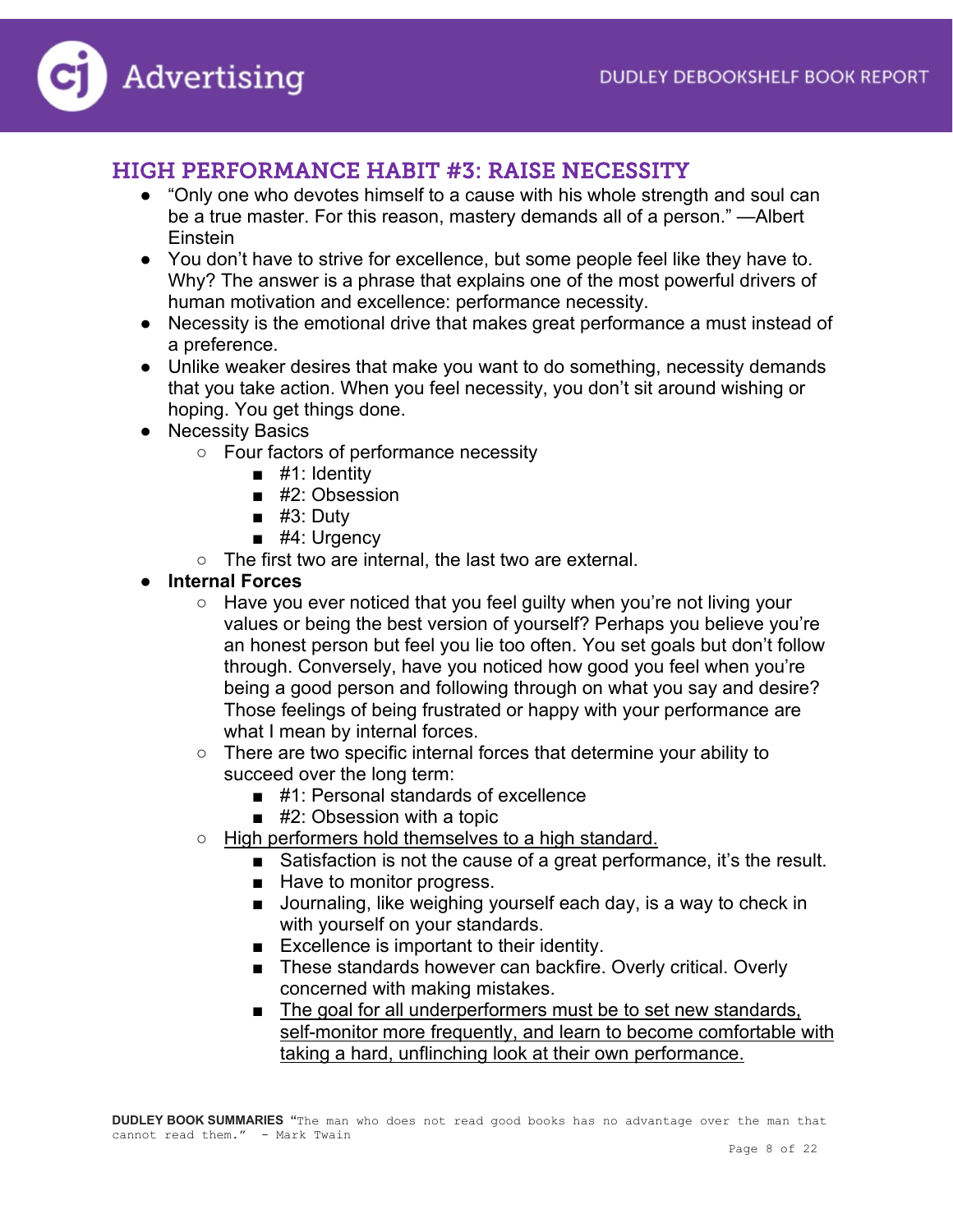

- "To have long-term success as a coach or in any position of leadership, you have to be obsessed in some way." – Pat Riley
- When you are passionate about what you do, people understand. When you are obsessed, they think you're mad. That's the difference. It is this almost reckless obsession for mastering something that makes us feel the imperative to perform at higher levels. In any field of endeavor, those lacking obsession are often easy to spot: the half-interested browsers, the half-hearted lovers, the half-engaged leaders. They may lack intense interest, passion, or desire in general. But not necessarily. Sometimes, they have lots of interests, passions, and desires. But what they lack is that one thing, that abiding and unquenchable obsession. You know within minutes of meeting someone
- The moment you know that something has transcended being a passion and has become an obsession is when that something gets tied to your identity. It changes from a desire to feel a particular state of emotion passion—to a quest to be a particular kind of person. It becomes part of you, something you value more deeply than other things. It becomes necessary for you.
- That's why I encourage people to keep experimenting in life until they find something that sparks unusual interest. Then, if it aligns with your personal values and identity, jump in. Get curious. Let yourself geek out on something and go deep. Let that part of you that wants to obsess about and master something come alive again. When high personal standards meet high obsessions, then high necessity emerges. So, too, does high performance. And that's just the internal game of necessity. The external forces are where things really get interesting.

### **External Forces**

- An external force of necessity is any outside factor that drives you to perform well.
- Some people call this "pressure."
- High performers don't see it as pressure though because the demands they feel to succeed come from within.
- High performers often feel the necessity to perform well out of a sense of duty to someone or something beyond themselves. Someone is counting on them, or they're trying to fulfill a promise or responsibility.
- **Social Duty, Obligation and Purpose**
	- "Duty makes us do things well, but love makes us do them beautifully." – Phillips Brooks
	- If you add to that accountability—when people know that you are responsible for helping them—necessity becomes stronger yet. A tremendous amount of research shows that people tend to maintain motivation, give more effort, and achieve higher performance when they are held accountable for their outcomes, are evaluated more often, and have the opportunity to demonstrate their expertise or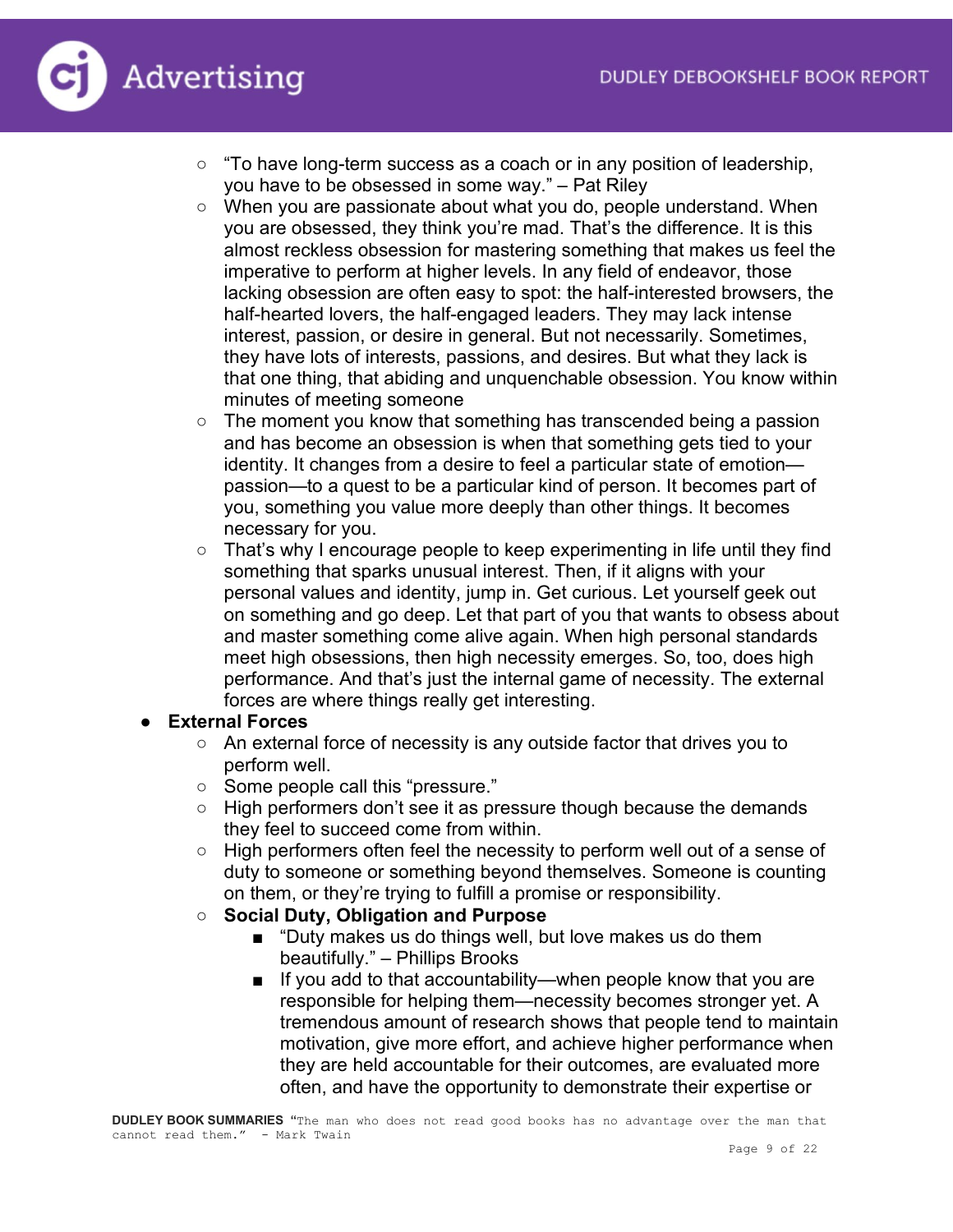

gain respect from those they serve. In other words, if you owe it to someone to do well, and you feel that doing well will exhibit your expertise, then you'll feel greater necessity to perform at higher levels. For example, when we are evaluated more and held accountable to team performance, we work harder and better.

■ It's hard for underperformers to see that obligations are not always a negative thing, which is why we found that underperformers complain more about their responsibilities at work than their high performing peers.

#### ○ **Real Deadlines**

- "Without a sense of urgency, desire loses its value." Jim Rohn
- Why do athletes work out harder in the weeks immediately before walking into the ring or onto the field? Why do salespeople perform better at quarter's end? Why do stay-at-home parents report being better organized right before school starts? Because nothing motivates action like a hard deadline.
- But high performance happens only when there are real deadlines.
- A recent survey of 1,100 high performers revealed that their underperforming counterparts get pulled into fake emergencies or deadlines three and a half times more often than they do. High performers are more focused on doing what really matters when it matters.
- The reality is that when you choose to care for others and make a big difference in the world, the number of deadlines coming at you will increase.

#### ○ **Keeping the fire**

- Identity. Obsession. Duty. Deadlines. As you can imagine, any one of these forces can make us bring up our game. But when internal and external demands mix, you get more necessity, and an even stronger wind at your back. I'll repeat the part about this being a sensitive topic. Lots of people really dislike necessity—they hate feeling any sort of pressure. They don't want internal pressure because it can cause anxiety. And they don't want external pressure because it can cause anxiety and real failure. Still, the data is clear: High performers like necessity. In fact, they need it. When it's gone, their fire is gone.
- Bottom line: We change and improve over time only when we must. When the internal and external forces on us are strong enough, we make it happen.

#### ○ **Three Practices to Fire Up a Greater Sense of Necessity**

- #1: Know who needs your "A" game
	- Whenever you sit down at your desk. Ask yourself...who needs me in my "A" game right now?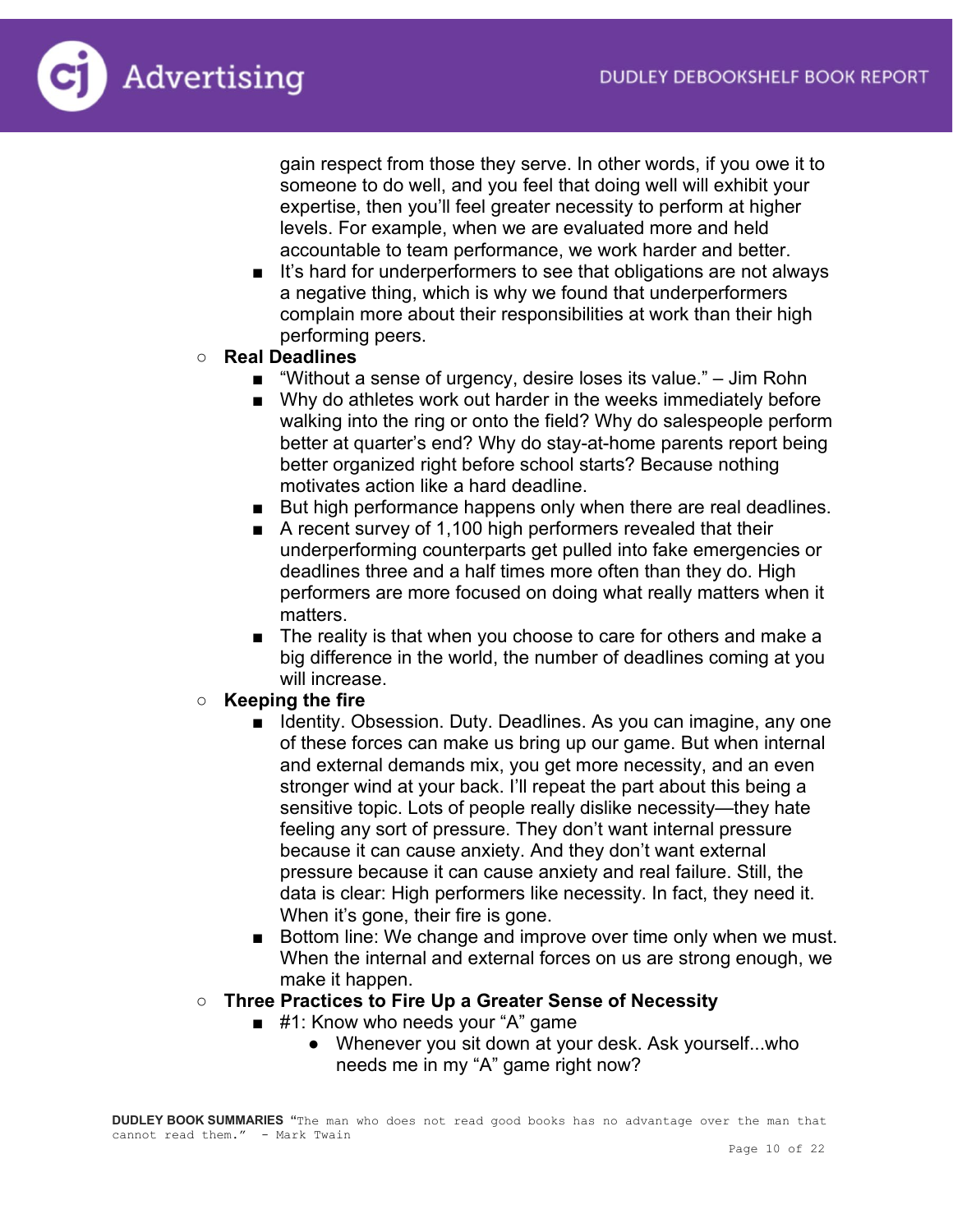

- Identities of performers
	- Dabblers: Look at many things, try many things, but never jump in with full engagement or commitment.
	- Novices: Jump in deeper than dabblers, but they don't deal well with discouragement. They stop at obstacles because they don't have much of their identity in the fight.
	- Amateurs: More than interest. They have passion. Get through more obstacles than novices. They often need a lot of external validation to continue.
	- Players: Have passion and greater commitment and skill. They master one area of the game. They excel and find themselves happy as long as they get their turn and compensation. If the game changes or the rules change, they are quickly embittered. Need the rules and routines.
	- High Performers: Like players but with greater, allaround necessity, skill, and team spirit.
	- They play at a high level regardless of the recognition or rewards.
	- Intrinsically motivated.
- $\blacksquare$  #2: Affirm the "why"
	- "The moment one definitely commits oneself, then providence moves too." – Goethe
	- High performers know their "why". They also let others know their "why".
	- When you are taking on a challenge, focus on the why. It can cut through nerves, cut through paralysis, and get you going.
	- Get high performers to focus on their "why."
- #3: Level up your squad
	- "Find a group of people who challenge and inspire you, spend a lot of time with them, and it will change your life." – Amy Poehler
	- Who are the most positive and successful people in your support network?
	- Also...get around some new people who expect and value high performance.
	- Do people have to be perfect for you to hang out with them? No. Absolutely not. But you should be aware of what type of vibe they are bringing to your world.
- Build What You Need
	- Still, you don't need to spend extraordinary amounts of time or give tremendous mindshare to negative people. People on a path of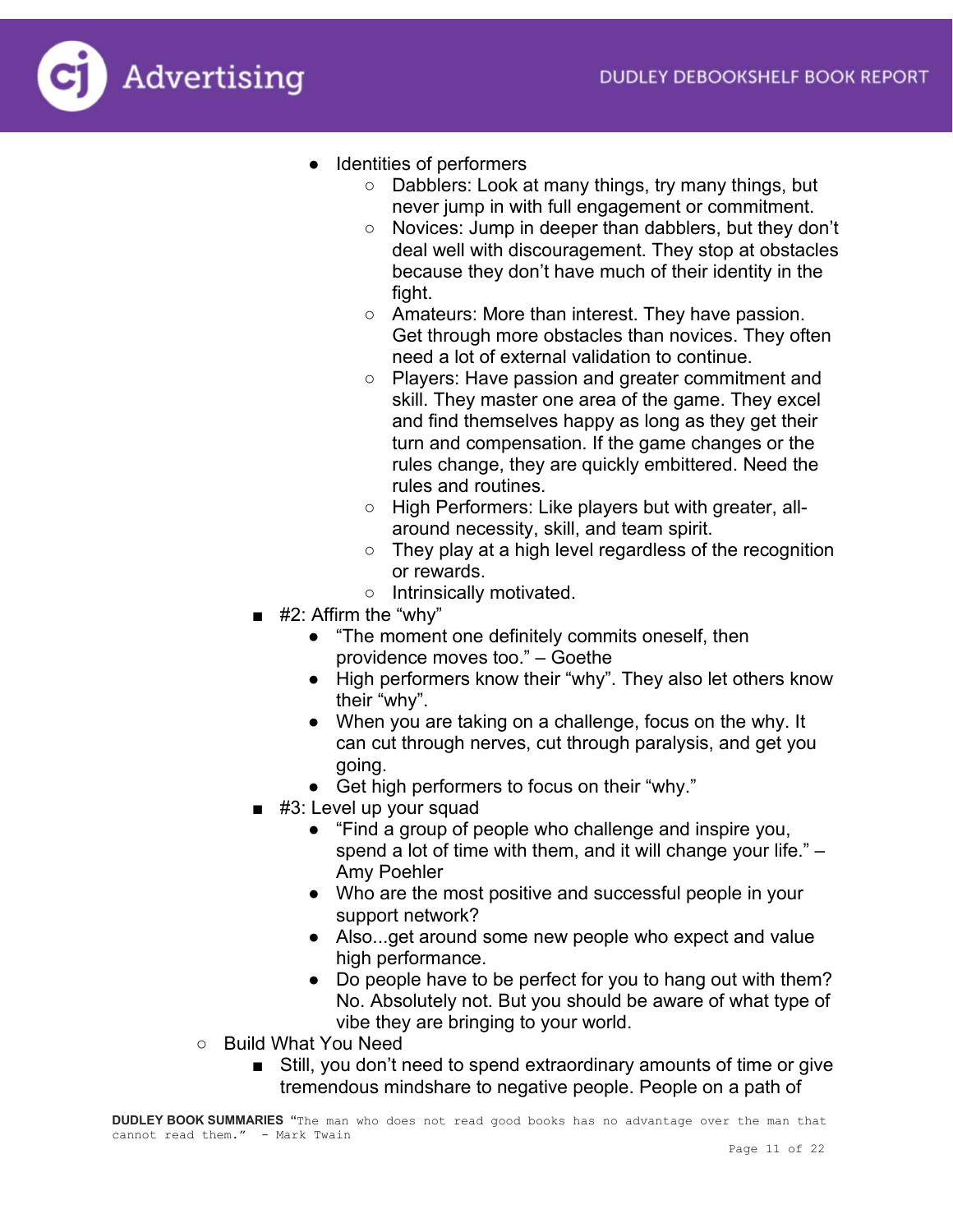

purpose don't have a lot of time for drama. So here's what I advise: Instead of "getting rid of" all the negative people in your life (especially if they are family, friends, loyal peers, or those who are just in need), spend more time (a) hanging with your positive and successful peers and (b) building a new positive peer group.

- How to get around great people?
	- #1: Add one more awesome friend
		- One positive person who brings out the best in you.
		- Ask them to bring some of their friends and spend more time with them.
	- #2: Volunteer
		- When you volunteer, you are around others that volunteer and it is a special group.
	- #3: Play sports
		- Makes you pay more attention to your own performance.
		- Self-evaluation of performance promotes increased performance.
	- #4: Seek mentorship
		- Have 1-2 lifelong mentors.
		- Older, wiser, highly respected people.
		- Call them once per month.
		- Also have a "domain mentor" every three years. Someone who has the knowledge to succeed in your field.
	- $\bullet$  #5: Earn it.
		- Work hard, have high standards and you will attract other great people.
- No Other Choice
	- Those that succeed see it as if they have no other choice.
	- Failing is not an option and it creates focus and intensity.
	- There are many that should succeed, they have all the skill, yet they don't because they don't have this one ingredient.

## SECTION TWO: SOCIAL HABITS

## HIGH PERFORMANCE HABIT #4: INCREASE PRODUCTIVITY

- Type As dread a major question when talking about productivity... "Are you happy?"
- Sometimes they have this sense of "there must be a better way."
- The sense that as much as they can do, it is never enough.
- It is one of the worst feelings in the world. Working hard, being incredibly busy, but feeling like you are not making progress.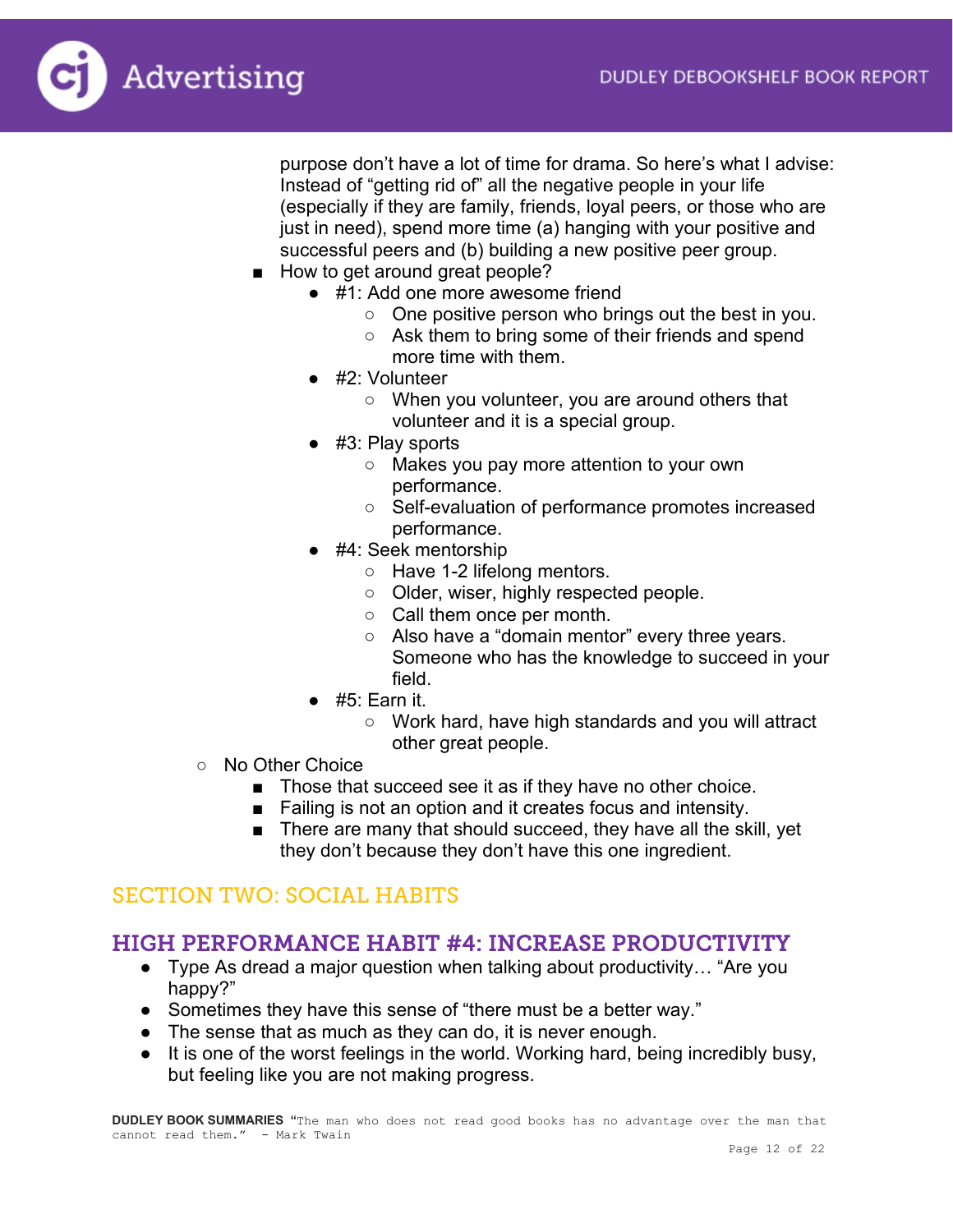

● High performers are more productive and yet also happier, less stressed, and more rewarded than their peers. How do they do it? They have many deliberate habits.

## ● **Productivity Basics**

- $\circ$  "The day is always his who works with serenity and great aims." Ralph Waldo Emerson
- Productivity starts with goals. Clear and challenging goals.
- Energy is another major factor in productivity.
	- This is not just about sleep and nutrition, but also about positive emotions.
- Got to maintain focus as well. Distractions and interruptions can be brutal.

## **The Work-Life Balance Debate**

- "One of the most common ways for the modern person to maintain selfdeception is to keep busy all the time." – Daniel Putnam
- There are those that don't think "work-life balance" is achievable because:
	- 1) They have never made a fully conscious, consistent effort to define, seek, and measure that balance; or
	- 2) They simply define "work-life balance" using an impossible to achieve standard.
- One mistake that people make is to consider "balance" in terms of evenly distributed hours. It is better to try and balance happiness or progress in your different areas.
- Ten Categories
	- Health
		- Family
		- Friends
		- Intimate Relationship
		- Mission/Work
		- Finances
	- Adventure
	- Hobby
	- Spirituality
	- Emotion
- When working with clients, he has them rate their happiness in each of these areas on a scale of 1-10 and write their goals in each of these areas every Sunday night.
- You will always feel out of balance if you are doing work that you don't find engaging or meaningful.
- Burnout in one area of life easily scorches others.
- Task a --GASP!--Break
	- "There is virtue in work and there is virtue in rest. Use both and overlook neither." – Alan Cohen
	- Take a break for lunch, get away from your desk.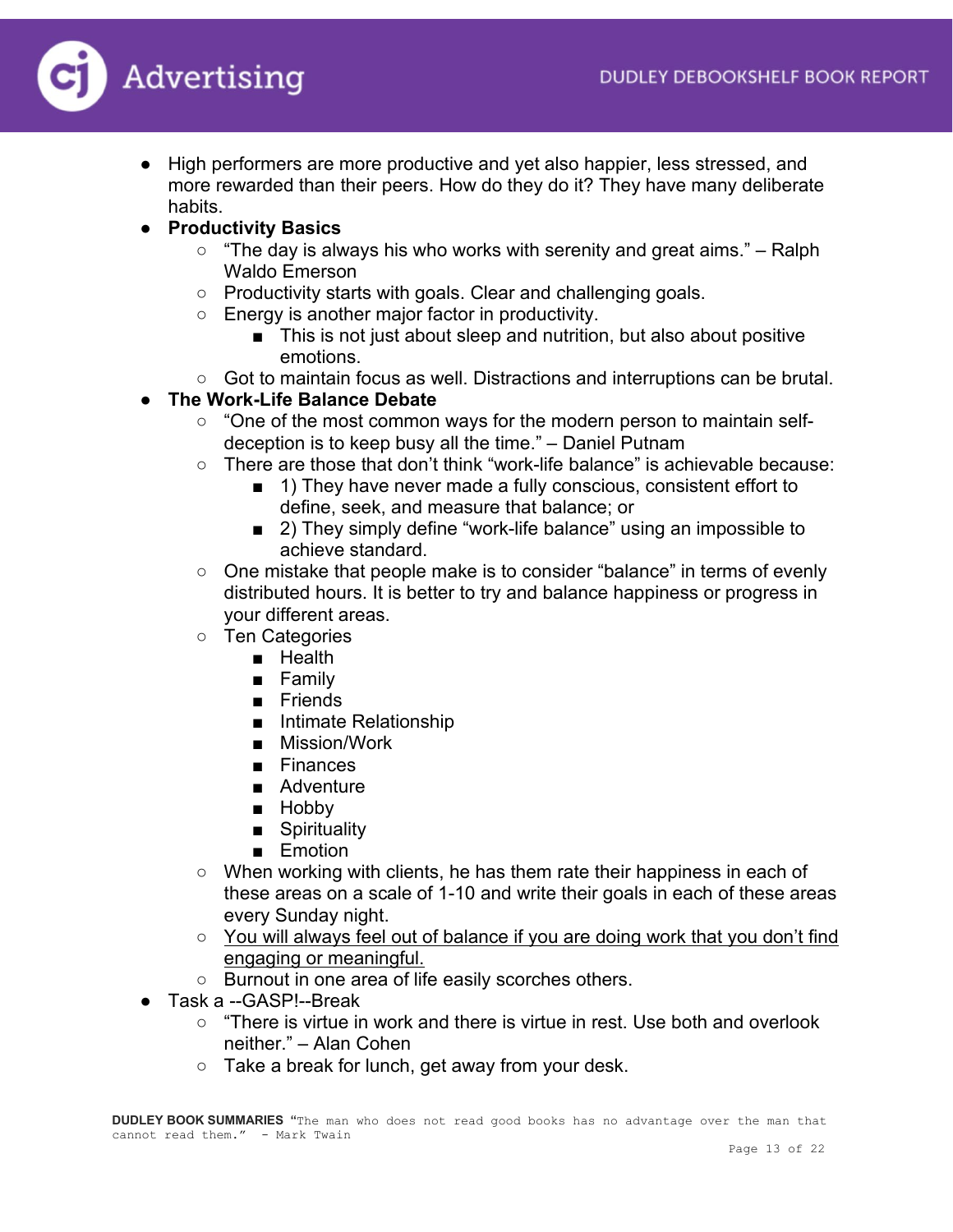

- Brief breaks, every 90-120 minutes, is good. Do it every 45-60 minutes and that is better.
- $\circ$  a 2-5 minute break will help.
- Set a timer at 50 minutes. Get up and stretch.
- **Practice One: Increase the Outputs that Matter** 
	- "Nothing is less productive than to make more efficient what should not be done at all." – Peter Drucker
	- High performers have mastered the art of "prolific quality output" (PQO)
	- People spend about 28% of their work week answering emails and another 20% of their time simply looking for information.
	- What are the outputs that matter to you? Get intentional, get specific, and get focused.
	- More than 60 percent of your time should be spent towards this end.
- Practice Two: Chart Your Five Moves
	- "I believe half of the unhappiness in life comes from people being afraid to go straight at things." – William Locke
	- To become a high performer requires thinking more before acting.
	- Imagine you only needed five major moves to accomplish whatever you wanted to accomplish in life.
	- The process
		- $\blacksquare$  #1: Decide what you want
		- #2: Determine the Five Major Moves that will help you leap toward that goal.
		- #3: Do deep work on each of the major five moves, at least 60% of your workweek going to these efforts, until they are complete.
		- #4: Designate all else as a distraction, tasks to delegate, or things to do in blocks of time you've allocated in the remaining 40% of your time.
	- You can tell a lot about a person by looking at their calendar and seeing if they have blocks of time designated to their most important tasks.
- **Practice Three: Get insanely good at key skills** 
	- "I believe that that true road to preeminent success in any line is to make yourself master in that line." – Andrew Carnegie
	- What are the five major skills you need to develop over the next three years to grow into the person you hope to become?
	- o **Everything is trainable..**
	- The steps to progressive mastery
		- $\blacksquare$  #1: Determine the skill that you want to master
		- #2: Set specific stretch goals on your path to developing that skill
		- #3: Attach high levels of emotion and meaning to your journey and results
		- #4: Identify the factors critical to success and develop your strengths in those areas.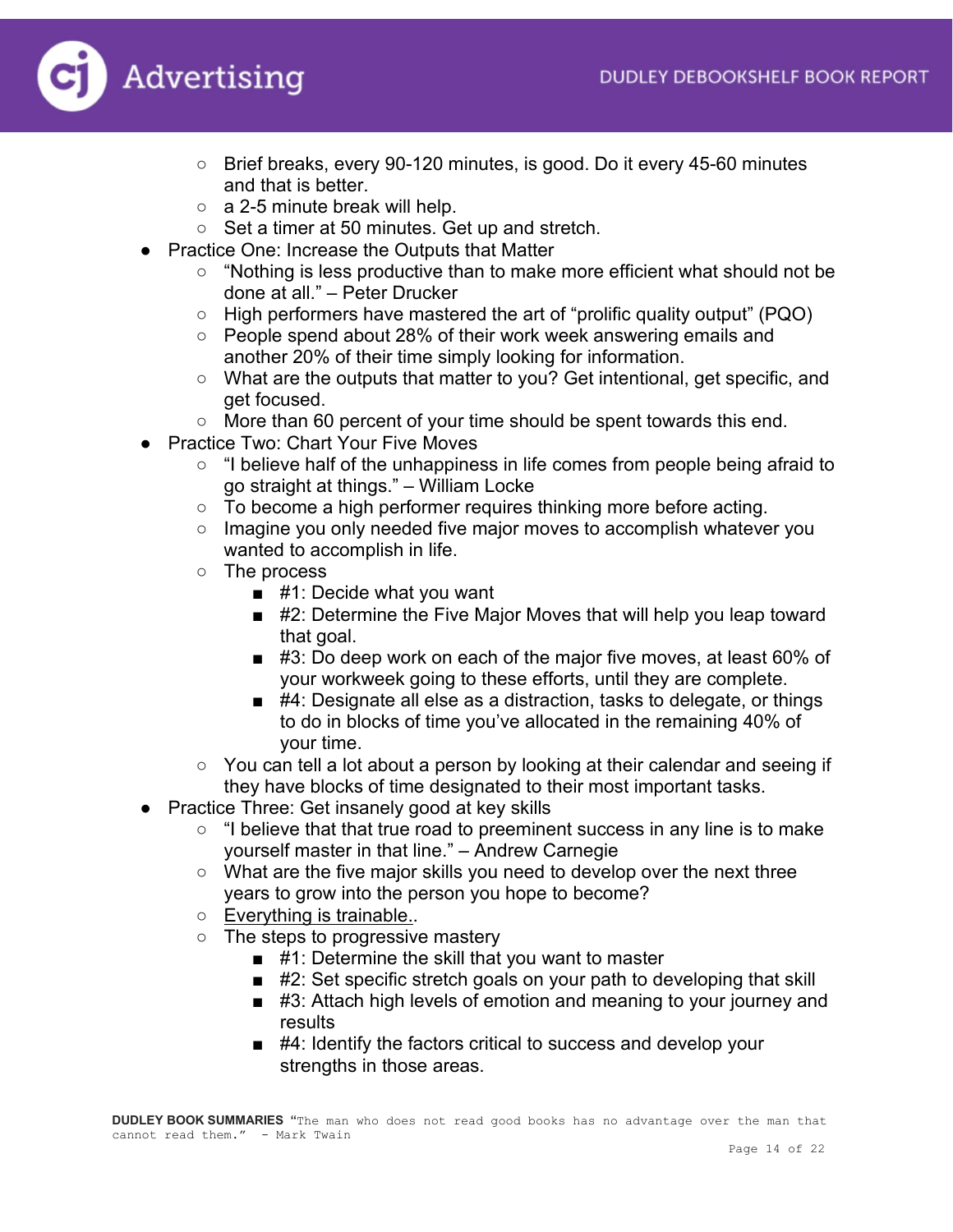

- #5: Develop visualizations that clearly imagine what success and failure look like.
- #6: Schedule challenging practices developed by experts or through careful thought.
- #7: Measure your progress and get outside feedback
- #8: Socialize your learning efforts by practicing or competing with others.
- #9: Continue setting higher level goals so that you keep improving
- #10: Teach others what you are learning.
- Only One Ride
	- "Only put off tomorrow what you are willing to die having left undone." Pablo Picasso
	- Stop producing outputs that don't make your soul sing.

## HIGH PERFORMANCE HABIT #5: DEVELOP INFLUENCE

- "Power is of two kinds: One is obtained by the fear of punishment and the other by acts of love." – Mahatma Gandhi
- "You handle things. You collaborate with people." John Wooden
- But how do we get to the core of what influence really is? To measure influence, we ask people to score themselves on statements such as:
	- I'm good at earning people's trust and building camaraderie.
	- I have the influence needed to achieve my goals.
	- I'm good at persuading people to do things.
- And we reverse score on questions like these:
	- I often say inappropriate things that hurt my relationships.
	- I struggle to get people to listen to me or do things I ask.
	- I don't have a lot of empathy for other people.
- This is frustrating but common sense, too; we all know someone who gives and gives and gives but can't rally others around them to help out. There is nuance to this. Influence is strongly correlated with feeling like you're making a difference. So it's not about feeling like you are giving more than others; it's about feeling like your efforts are making an impact. In coaching sessions, it's clear that those who feel like they give all the time but don't make a difference or receive reciprocation can end up feeling unappreciated, unhappy, and, yes, lacking real influence in the world.
- **Influence Basics**
	- "We are not who we say we are, we're not who we want to be. We are the sum of the influence and impact that we have in our lives, on others." -Carl Sagan
	- To keep a broad perspective on this topic, at least for the next several pages, let's define "having influence" as the ability to shape other people's beliefs and behaviors as you desire. It means you can get people to believe in you or your ideas, buy from you, follow you, or take actions that you request of them.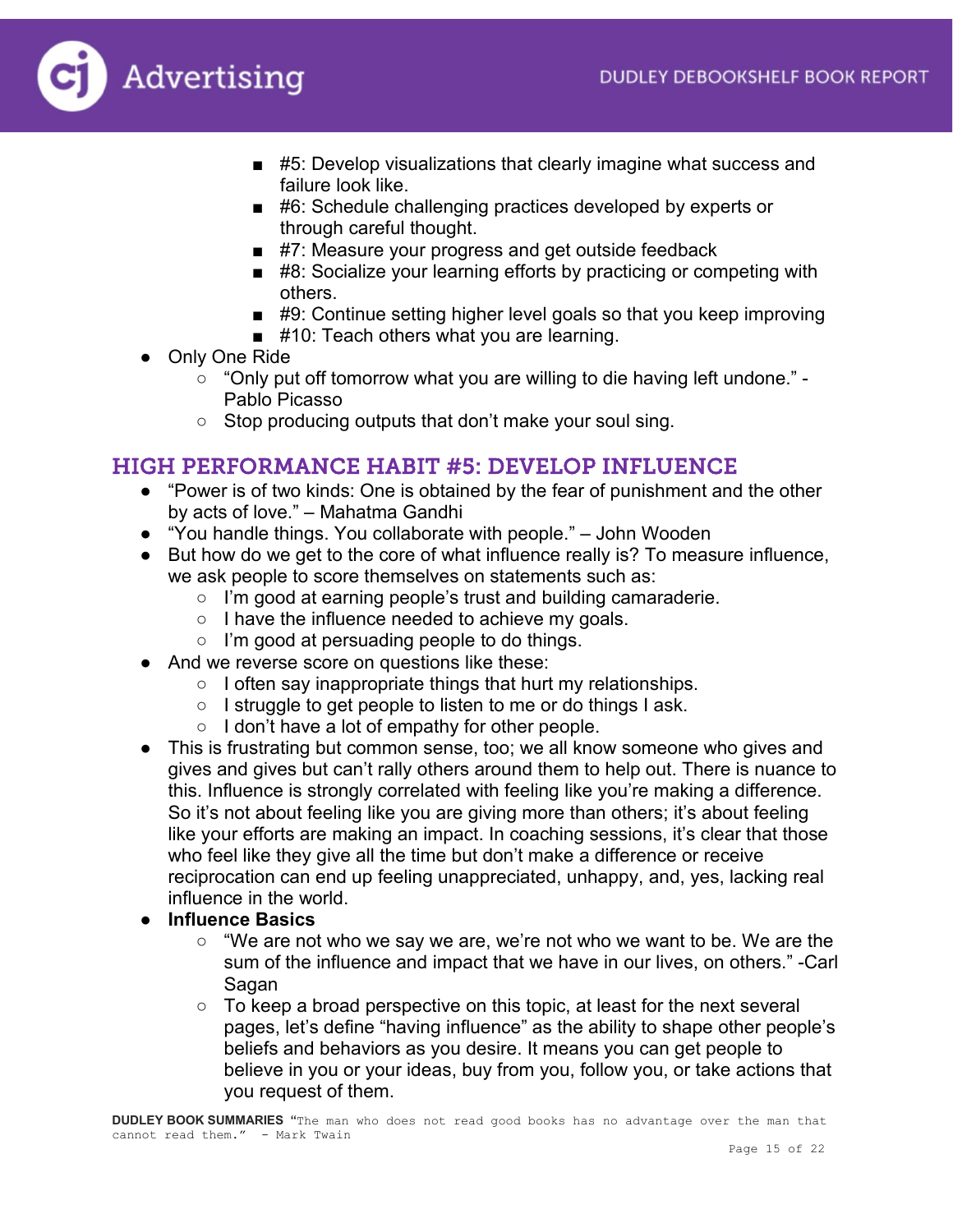

- Ask (No, really, just ask)
	- Simply ask for what you want.
	- We don't do this because we drastically underestimate the willingness of others to engage and help.
	- We also don't ask because we think the other person will judge us too harshly.
	- I also share this research fact with them: If someone does say yes to helping you, they tend to like you even more after they've done something for you.
	- Don't just ask once and quit. The power of repetition is strong.
- Give and you shall receive
	- Give to others with no expectation of return.
	- Have a giving mindset.
- Be a champion of people.
	- Demonstrate sincere appreciation for those that you seek to influence.
	- Give thanks in meetings, write notes, texts, emails.
	- Also, be their champion.
	- Cheer on their good ideas.
	- Be excited for them when they do a good job.
- The Difference Makers
	- Think about those who influenced you. What was it?
	- Typically, three things:
		- $\blacksquare$  #1: They shape how we think.
			- About themselves, others and the world.
		- $\blacksquare$  #2: They challenge us in some way.
			- To develop their character, connections, their goals, their contributions.
		- #3: They serve as role models.
- Practice One: Teach People How to Think
	- "He who influences the thoughts of his times influences the times that follow." -Elbert Hubbard
	- What is the plan? How do you want them to think about themselves, about others, and about the world?
- **Practice Two: Challenge People to Grow** 
	- High performers challenge the people around them to higher levels of performance.
	- Not about confrontation, but about issuing direct positively framed challenges.
	- Intent and tone matter. If you are trying to diminish someone, it will come through.
	- Challenge in three realms
		- #1: Character
			- Living up to universal values, honesty, integrity, responsibility, self control, patience, hard work, etc.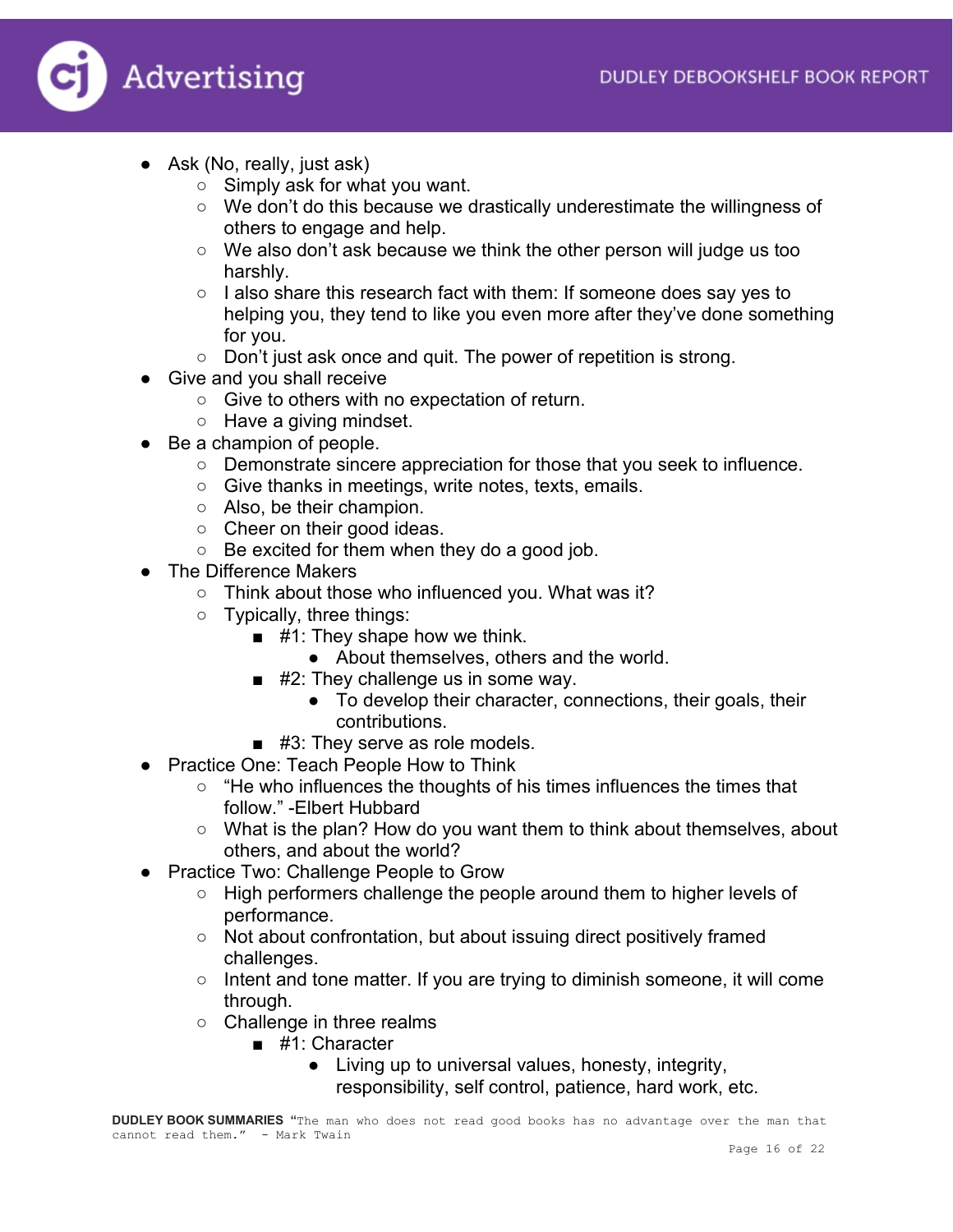

- Indirect: how would your best self approach this situation?
- #2: Connection
	- How they treat and add value to other people.
- #3: Contribution
	- To give back, to do better.
- Practice Three: Role Model the Way
	- 71% of high performers think about being a role model daily.
	- Ask yourself how you could be a better role model.
- A beautiful lack of trickery
	- Influence is not manipulation.

# HIGH PERFORMANCE HABIT #6: DEMONSTRATE COURAGE

- Courage is taking a step towards real change in an unpredictable world.
	- Do you speak up even when it is hard?
	- Do you take action in spite of fear?
	- Do you express who you really are?
	- Do you do the right thing even when uncomfortable?
- When you face your fears, you feel less fear in these situations.
- Courage is contagious.
- What does being courageous mean to you? How can you start living that way today?
- Practice One: Honor the Struggle
	- It takes work to succeed.
	- It takes intention and the mastery of complex habits.
	- You will make it through.
- Practice Two: Share your truth and ambitions
	- "As far as I can judge, not much good can be done without disturbing something or somebody." – Edward Blake
	- Don't be alarmed by, "Who do you think you are? Are you sure that is a good idea? Are you crazy?" Those are things that you are going to hear when you are living boldly.
	- Don't minimize yourself.
	- Don't be fearful about expressing your true ambition, joy and powers because those around you feel bad about themselves.

Do not dare play small, my friend. Do not feel guilt because you have high aims. Those dreams were seeded in your soul for a reason, and it is your duty to honor them. Do not hold back in life just to comfort or placate those around you. Holding back is not humility; it's lying. If the people in your life do not know your true thoughts, feelings, needs, and dreams, do not blame them. It is your lack of voice or vulnerability or power, not their lack of understanding or ambition, that is building the barricade to your potential. Share more, and you'll have real relationships that can support you, energize you, lift you. Even if they don't support you or believe in you, at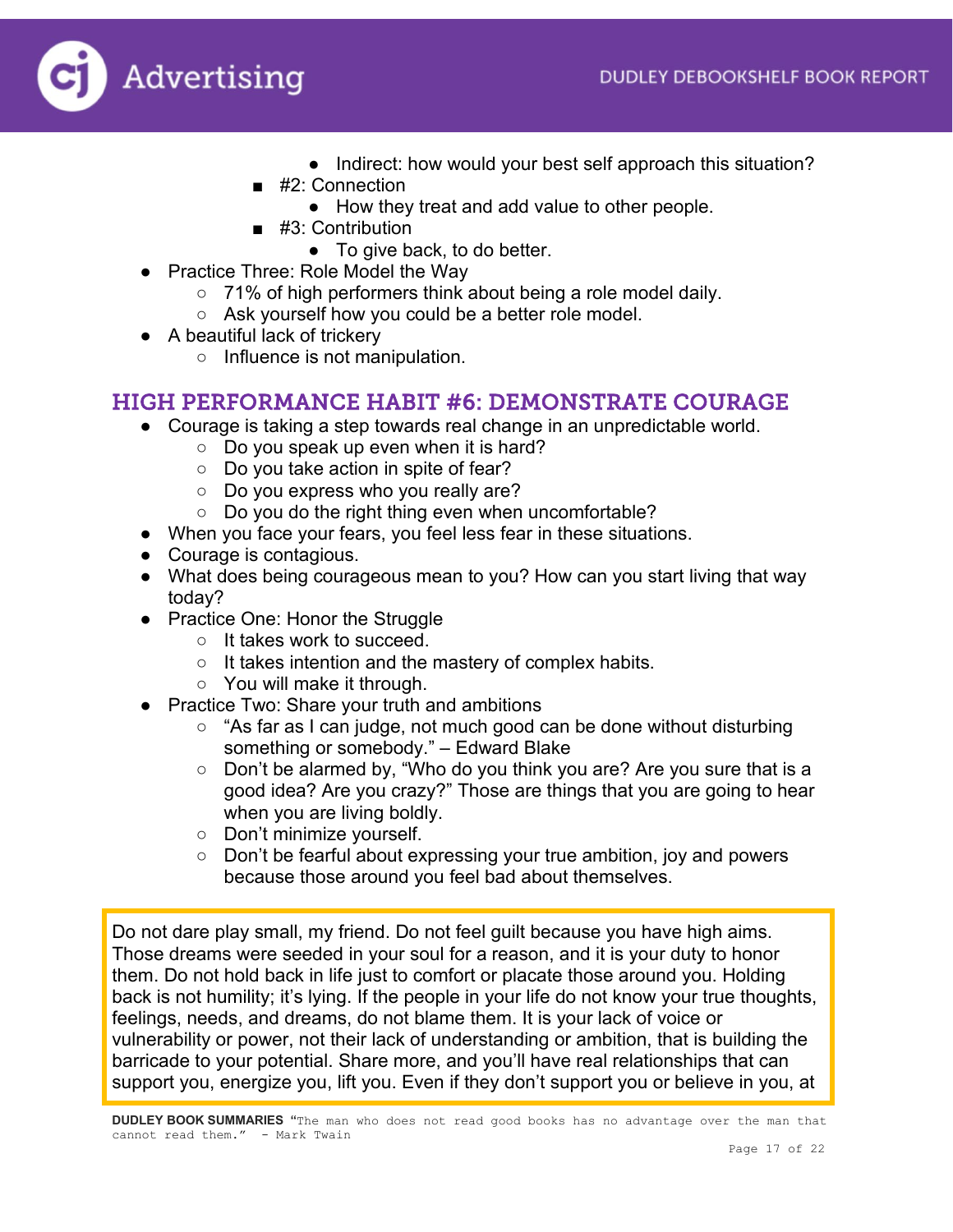

least you lived your life. At least you put it all on the table. At least you honored the hopes of your heart and the calling of your soul. In your full expression lies your freedom. My friend, your next level of performance begins at your next level of truth.

- Be candid. No one wants to be in a relationship with a fake person.
- Those that are in your life for the right reason will listen to your truth.
- Practice Three: Find someone to fight for
	- We will often do more for others than for ourselves.
- Courage through complexity
	- Only by conditioning ourselves now will we truly serve with grace and courage when called. What in my personal life have I avoided doing, which might involve hardship but just might improve my family's lives forever? What could I do at work that would require stepping out on a limb but would also truly change things for the better and help people? What decision could I make that would demonstrate a moral commitment to something higher than myself? How could I bring myself to face a situation that usually makes me nervous or anxious? What change could I make that scares me but will help someone I love?
	- What good thing could I walk away from to advance my life? What have I wanted to say to those close to me, and when and how will I courageously declare that truth? Who needs me, and who will I fight for the rest of this year?

# SECTION THREE: SUSTAINING SUCCESS

## HIGH PERFORMANCE KILLERS: BEWARE OF THREE TRAPS

- When high performers fall off track, there are three major reasons.
- Trap #1: Superiority
	- When you start to feel that you always have all the answers, that failures are not your fault, that you are superior, these things start to diminish your effectiveness and perform at a high level.
	- Your high performance is usually from more hours or time spent on the thing that has some innate ability. Be humble.
	- The solution...you have to be aware and you have to be humble.
	- Humility is the foundational virtue that allows all other virtues to grow.
- Trap #2: Dissatisfaction
	- "Be satisfied with success in even the smallest matter, and think that even such a result is no trifle." – Marcus Aurelius
	- Those who are never satisfied are never at peace.
	- The never-settle, unhappy striver mentality is akin to what researchers call maladaptive perfectionism. This is the kind of perfectionism in which you have high standards—often a good thing—but are always beating yourself up for any imperfection (a bad thing). This can cause such high cognitive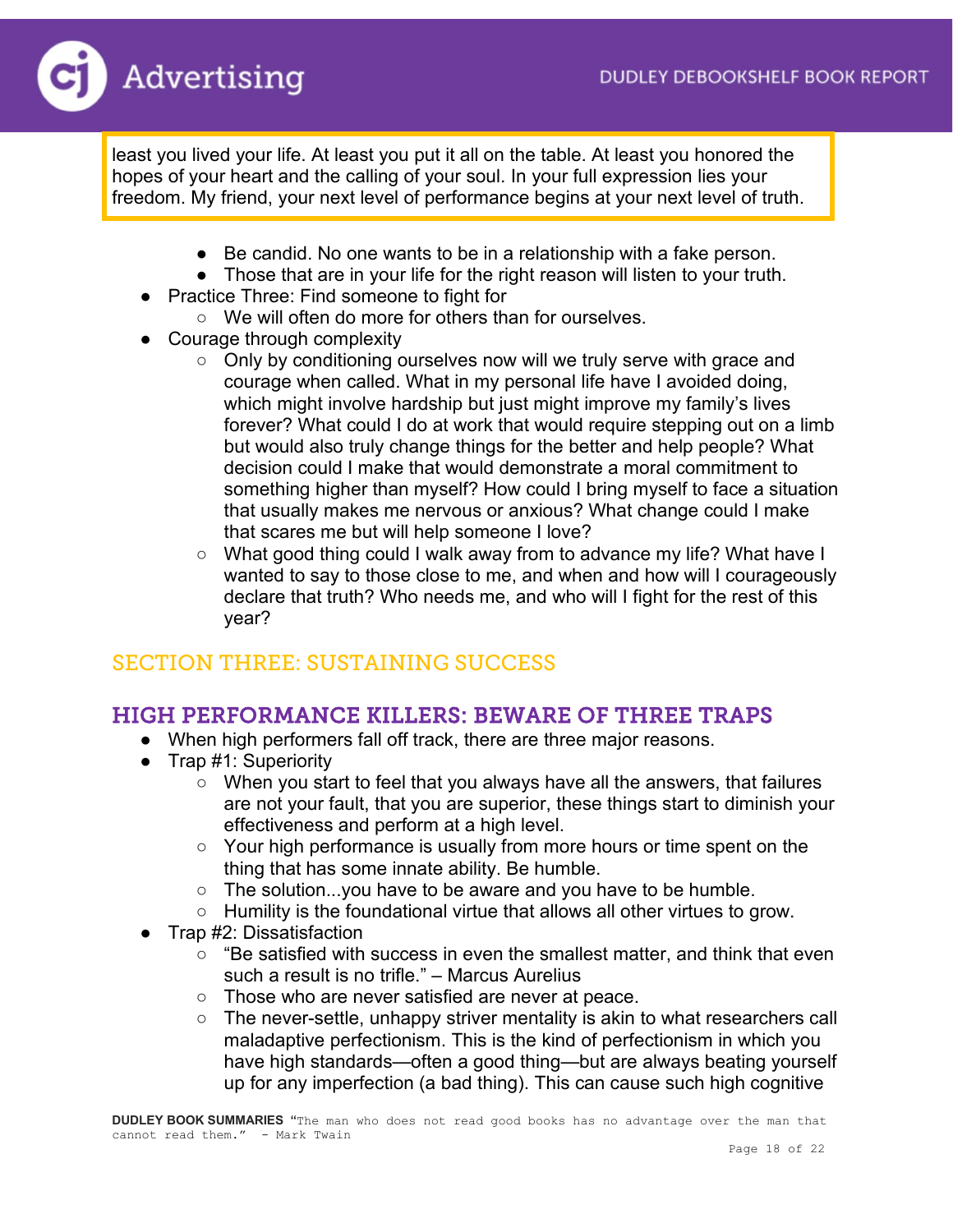Advertising

anxiety over making mistakes that optimal performance is all but impossible. Obsessive concern over mistakes has been associated with several negative outcomes, including anxiety, low confidence, a failure orientation, and negative reactions to basic mistakes during competition.

- Being satisfied doesn't mean "settling."
- It simply means accepting and taking pleasure in what is.
- All these points are even more important if you are a leader. Allowing greater satisfaction as you strive isn't just about how much better you can feel. It's also about how others feel around you. No one wants to work with someone who is perennially dissatisfied with themselves or others. We've found that leaders who are always stuck in error-detection mode and forget to celebrate the small wins also consistently fail to acknowledge progress, praise the team, encourage reflection, and champion other people's ideas. In other words, they're not exactly a joy to be around.
- Trap #3: Neglect
	- "If things are not going well with you, begin your effort at correcting the situation by carefully examining the service you are rendering, and especially the spirit in which you are rendering it." – Roger Babson
	- Obsession and lack of balance are areas that can impact many other areas of your life.
	- That is why a weekly review of your key areas of your life is important. Helps prevent things being out of balance by being aware.
	- According to the high performers who failed to maintain their success, overreaching was a problem that stemmed from an insatiable desire for more, coupled with an unrealistic sense of what is possible in a short time frame, which led to overcommitment. In other words, it was an issue of going for too much, too fast, in too many domains.
	- Their lesson learned was clear: When you're good, you want to take on more. But beware the impulse. High performance isn't about more for the sake of more, just because you can. It's often about less—zeroing in on just those few things that matter and protecting your time and well-being so you can truly engage those around you, enjoy your craft, and confidently handle your responsibilities. Focus on just a few things and the people and priorities you really care about, and you won't fall prey to overreaching. Broaden your ambitions too widely, and your appetite soon outstrips your abilities. Hence the importance of reminding yourself that the main thing is to keep the main thing the main thing.
	- I can usually tell whether someone is about to fail, by asking a simple question: "Do you feel seriously overcommitted right now?" New achievers, I've found, almost always agree. Their initial success came from saying yes to almost everything that came across the plate, because they were still testing their capabilities, learning their strengths, trying to find the right thing, hoping to strike while the iron was hot. They feared they would miss out on something, and at some point, they overestimated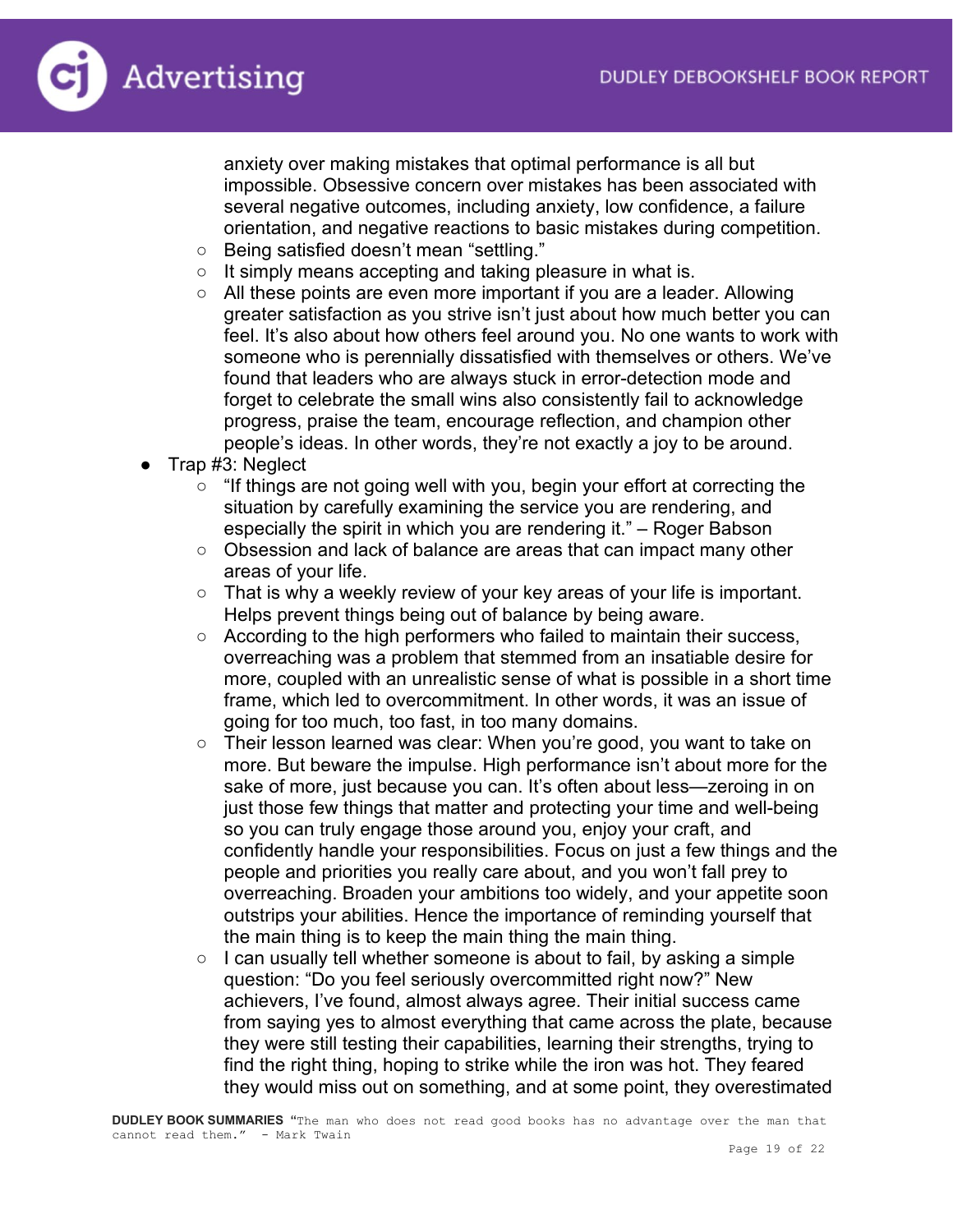

their ability to handle things. The other group who said yes to the question? High performers on the decline. Here's the difficult mindset shift you'll have to make once you hit high performance. It will feel in some ways like the antithesis of what you've been doing, like a dangerous and opposite approach, but it's vitally important: Slow down, be more strategic, and say no more often.

- How do you slow down?
	- #1: Take ownership of your day. Don't live a "reactive" lifestyle.
	- #2: Say "no" more often. Even to the good things that would stretch your day too far.
		- In your mind, say "no" to almost every new thing first, then force yourself to justify it before saying "yes"
		- "Yes" gets you into the game. Finding what you are good at; finding opportunity.
		- As success comes, start to say "no" more often.
- Don't forget what got you here.
	- "Sometimes we are so concerned about giving our children what we never had growing up, we neglect to give them what we did have growing up." – James Dobson
	- Ask yourself: What are the five main reasons I've succeeded so far in life? Put those things on your Sunday review list and ask yourself if you are still doing those things?
- Tough truths
	- The culprits that steal your success are not lack of values or intelligence. They are ultimately allocations of attention.

## THE #1 THING

- Nothing correlates with high performance more than confidence. It is the secret ingredient that makes you rise to the challenge.
- When you are confident, you are more willing to say "no" and more sure of what to focus on, which makes you more efficient and less prone to distraction.
- **The 3 "Cs" of Confidence**
	- High performers do have more confidence than most people. But not by birthright or luck, it is more often because they thought about things that gave them more confidence than others, more often did things that gave them more confidence than others and also avoided things that drain confidence more than others did.
	- It came from purposeful thinking and action.
	- #1: Develop competence
		- While most people think of confidence as a general belief in oneself, the kind of confidence that is most tied to performance improvement comes from belief in one's abilities in a specific task.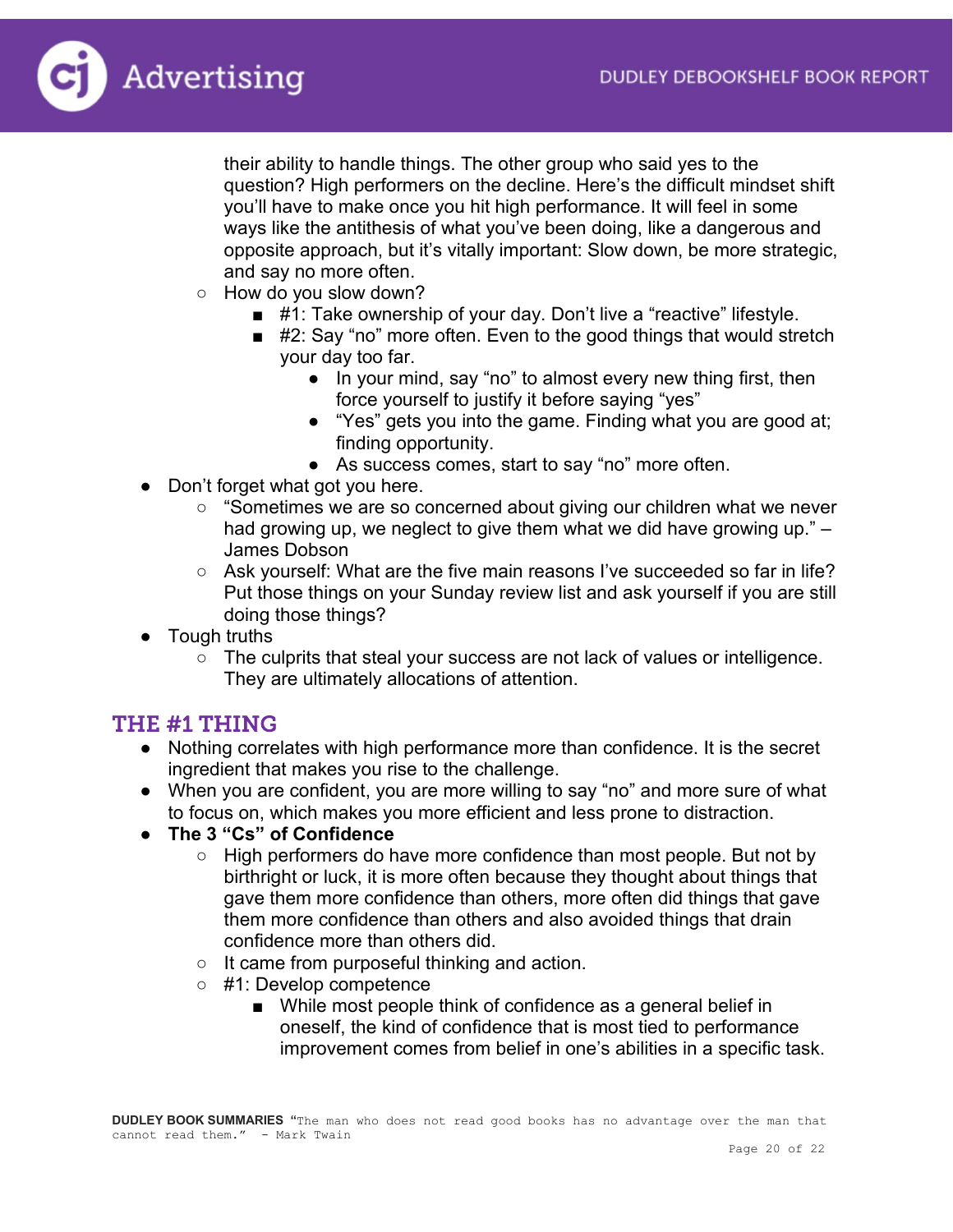

- High performers are learners, and their belief that they can learn what is necessary to win in the future gives them as much confidence as their current skill sets.
- It is important to "enjoy the victory" and reflect on your wins, it boosts confidence.
- $\circ$  #2: Be congruent
	- Living in congruence with the best of who we are is one of the primary motivations of humankind.
	- Are you being honest with who you are?
	- Take control of who you want to be and start living according to that self-image.
	- Finally, I'll share something that a majority of high performers shared with me: Confidence comes from being truthful with yourself and others. You have to avoid the little lies that can easily tear at the fabric of your character. If you lie about the small things, you will cause a catastrophe when faced with the big things. Your heart and soul want to know you've lived an honest life. If you break that trust, you risk feeling incongruent and ruining your performance. Stand in your truth and tell the truth, and you'll feel congruent.
- #3: Enjoy connecting
	- "You can make more friends in two months by becoming interested in other people than you can in two years by trying to get other people interested in you." —Dale Carnegie
	- High performers' confidence, then, comes from a mindset that says, "I know I'll do well with others because I'll be genuinely interested in them because I want to learn."
- **A formula and farewell for now**
	- "As soon as you trust yourself, you will know how to live." —Johann von Goethe
	- As you reflect on these three confidence builders—competence, congruence, and connection—perhaps you've noticed an underlying theme. What drove the development for high performers in each of these areas was curiosity. It was curiosity that developed their knowledge, skills, and abilities. Curiosity drove their selfexamination. You have to ask a lot of questions of yourself to see whether you're living a congruent life.
	- Curiosity x (Competence + Congruence + Connection) = **Confidence**
- Get curious about your performance again, and seek to improve it through practicing the HP6:
	- #1: Seek clarity on who you want to be, how you want to interact with others, and what will bring meaning into your life.